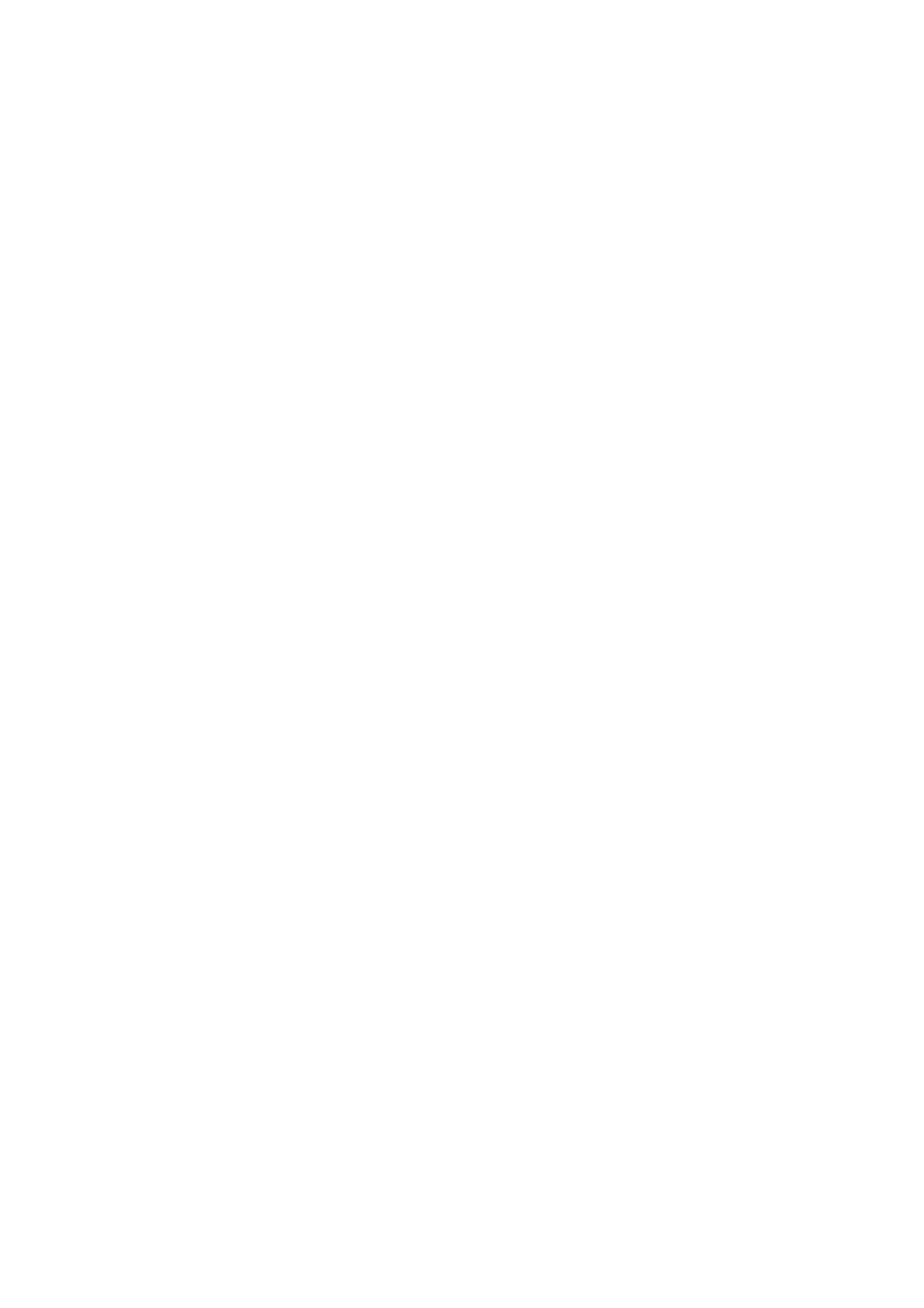# **7 MANAGEMENT OBJECTIVES**

Management objectives were defined in three broad groups – administration, conservation and use (both for visitors and local communities). In a MZP the objectives primarily focus on the issues pertaining to visitor use and a strategy for the development of tourism facilities inside the park. In addition, it was necessary to define objectives for other functions needed to ensure that the park is managed effectively. These objectives – and others – will be addressed more fully during the preparation of a general management plan in the future.

#### **7.1 ADMINISTRATION**

- 1. Ensure that staffing levels, expertise and motivation are adequate
- 2. Provide appropriate infrastructure and equipment for effective management of the area
- 3. Improve communications at Village, District and Regional levels

#### **7.2 CONSERVATION**

- 1. Protect the natural resources from illegal use
- 2. Ensure that legal use of natural resources is sustainable
- 3. Develop an effective water management plan which rationalises the use of dams
- 4. Demarcate boundaries clearly
- 5. Develop and implement an appropriate fire management plan
- 6. Enhance monitoring and research
- 7. Ensure that there is an effective MOU regarding access to the salt extraction site and control of activities that will impact on the park
- 8. Ensure that Bagamoyo-Pangani main road does not detract from the resource values of the area

#### **7.3 USE (VISITOR AND LOCAL COMMUNITIES)**

#### **Visitors**

- 1. Ensure that all new permanent tourism facilities are developed outside the park boundaries (in keeping with TANAPA directives) and inform the villagers of their rights in this process
- 2. Ensure that roads, airstrips and ferries are of a sufficient standard to allow year-round tourist access to at least 50% of the Saadani high use zone roads.
- 3. Encourage a diversification of visitor activities (walking, boating, diving etc) and ensure that the legal and administrative structures are in place to allow this.
- 4. Ensure that visitor use is appropriate (certain high profile activities to be prohibited)
- 5. Ensure that the quality of the "visitor experience" remains high and that the Park does not become a crowded "day visit" type of experience.
- 6. Ensure that tourism facilities and services are appropriate (driver/guides to be "registered") and information about them is disseminated both inside and outside Tanzania (advertising).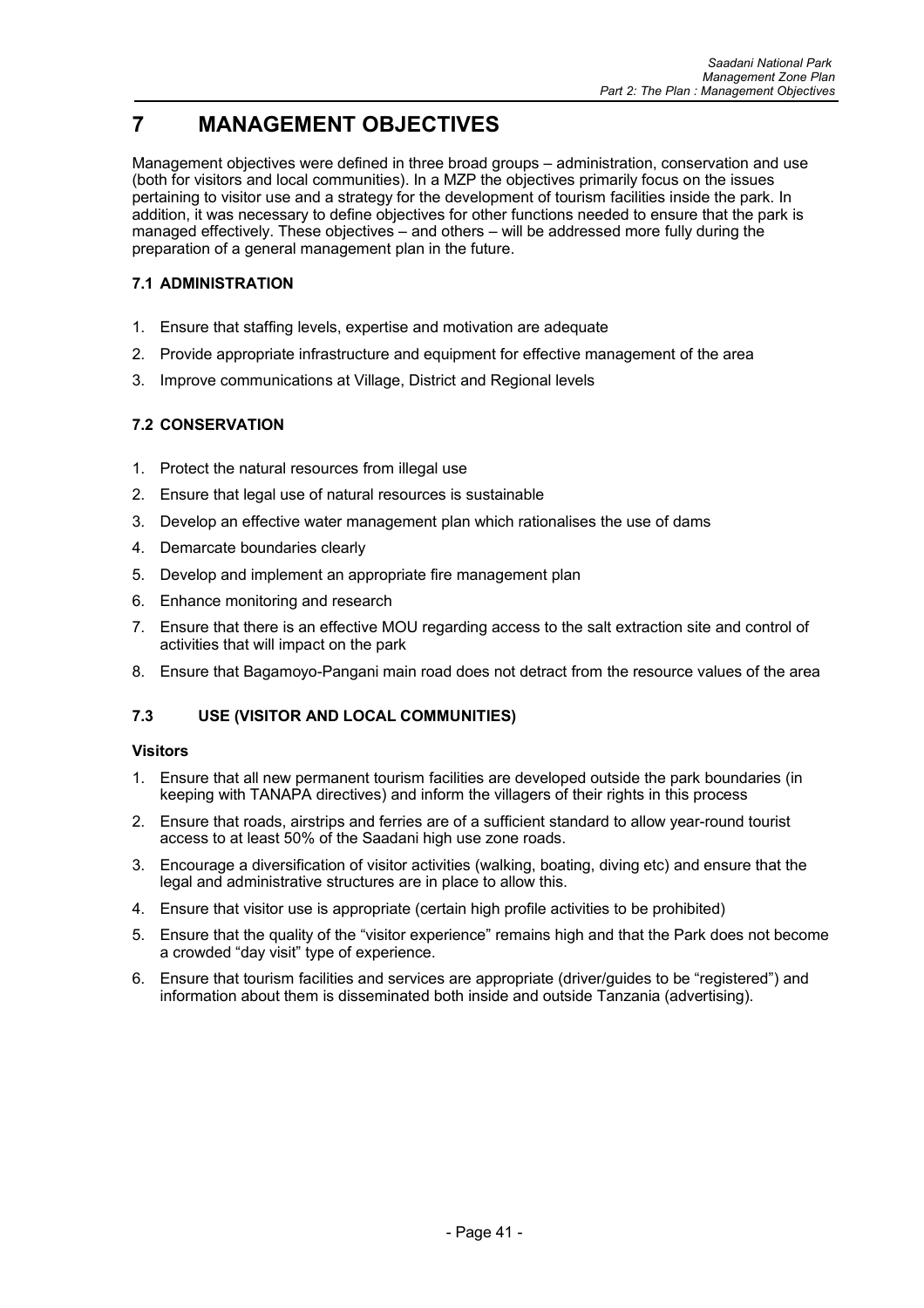#### **Local Communities**

- 1. Ensure that an effective CCS programme is developed and implemented.
- 2. Improve the quality of life in the buffer areas by encouraging and advising communities on tourism developments with their areas
- 3. Assist in developing WMA's outside the Reserve in line with the Wildlife Policy of Tanzania, if the communities so wish.
- 4. Enable local people to benefit from the areas' natural resources by allowing controlled and regulated access. To this end develop an appropriate MOU.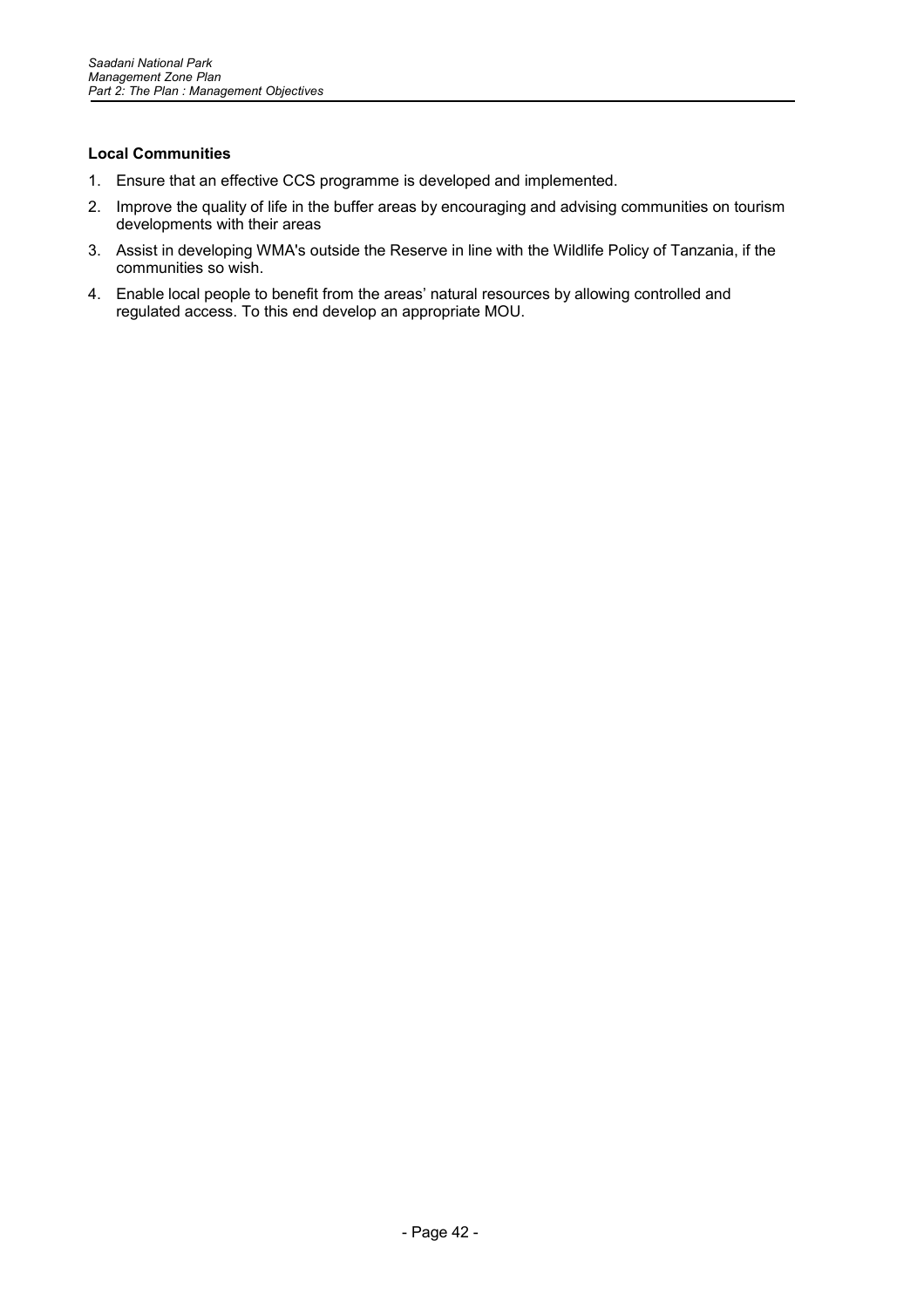## **8 MANAGEMENT ZONE PLAN**

#### **8.1 OVERVIEW**

The Saadani NP was divided into seven zones for management purposes. These include semiwilderness, low use, special use, high use and general use zones. In addition, a community influence zone was designated for areas outside the park (Figure 16).



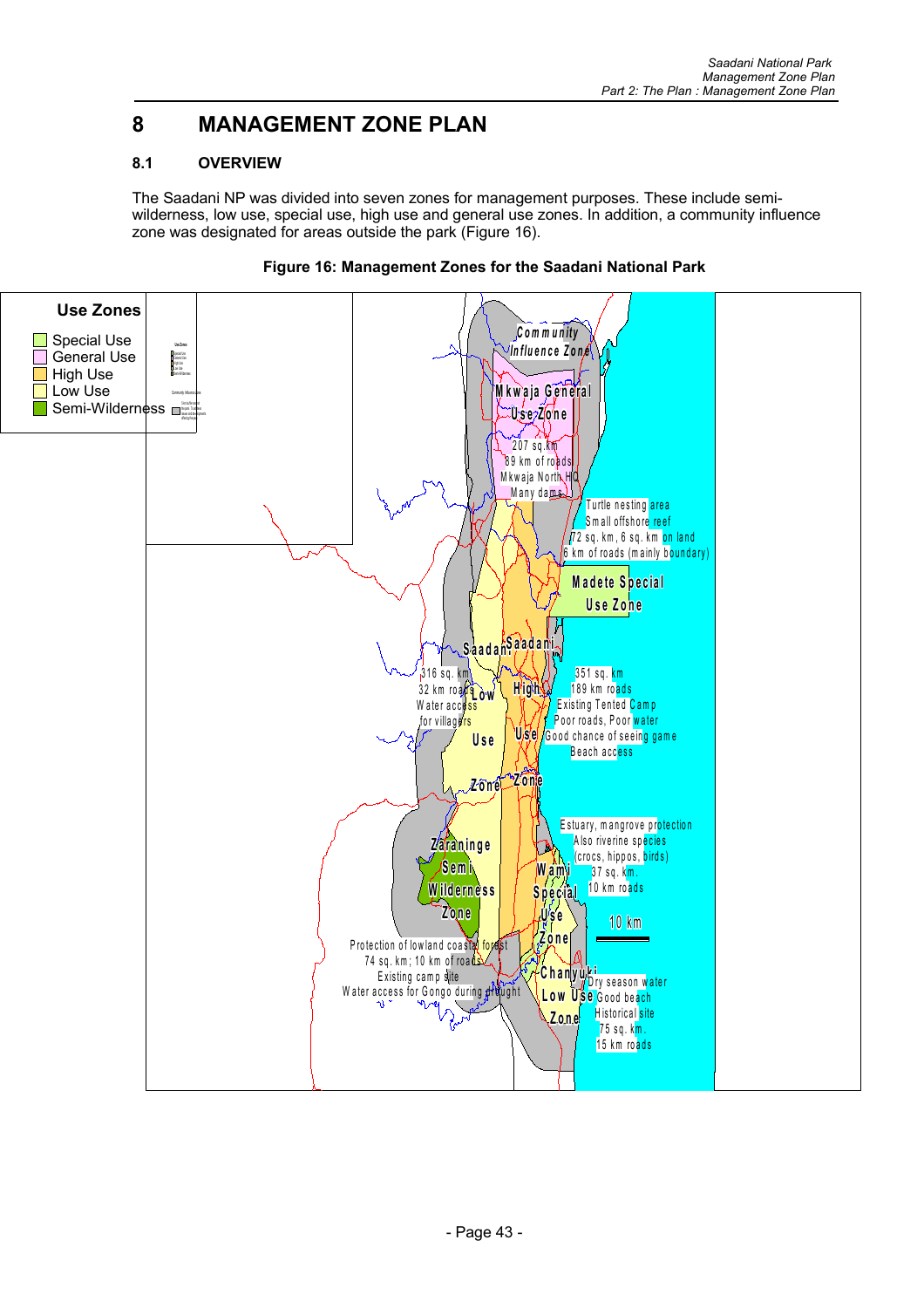#### **8.2 ZONING RATIONALE**

The following aspects were considered when defining zones for management and use in the Saadani NP.

- Protection of exceptional resource values
- Constraints imposed by the landscape, physical features and ecological determinants
- Provision of a diverse range of appropriate visitor experiences subject to the desired management objectives and resource limitations
- Prohibition of uses and activities that damage the resources
- Prohibition of uses and activities that present the management authorities with an unacceptable burden to police or control.
- Controls and limitations to ensure appropriate development within the park (levels, types and placement)
- Demand from outside sources for use of the park resources and infrastructure
- Strict adherence to the National Policies for National Parks in Tanzania

The broad rationale for the zones defined are given in Table 7.

| The area has a lot buildings and facilities in place and is easily accessible                                                                      |
|----------------------------------------------------------------------------------------------------------------------------------------------------|
|                                                                                                                                                    |
|                                                                                                                                                    |
|                                                                                                                                                    |
|                                                                                                                                                    |
|                                                                                                                                                    |
|                                                                                                                                                    |
|                                                                                                                                                    |
|                                                                                                                                                    |
|                                                                                                                                                    |
|                                                                                                                                                    |
|                                                                                                                                                    |
|                                                                                                                                                    |
|                                                                                                                                                    |
|                                                                                                                                                    |
| Explore the possibilities for co-operation between developers and TANAPA                                                                           |
|                                                                                                                                                    |
| It is also the interface between the marine and freshwater environments<br>Only turtle nesting area on the northern Tanzanian coastline. This area |

**Table 7: Rationale for the zones in the Saadani NP**

Development zones are not specifically defined but rather development nodes are one of the activities permitted in certain zones. These vary from ranger posts to headquarters.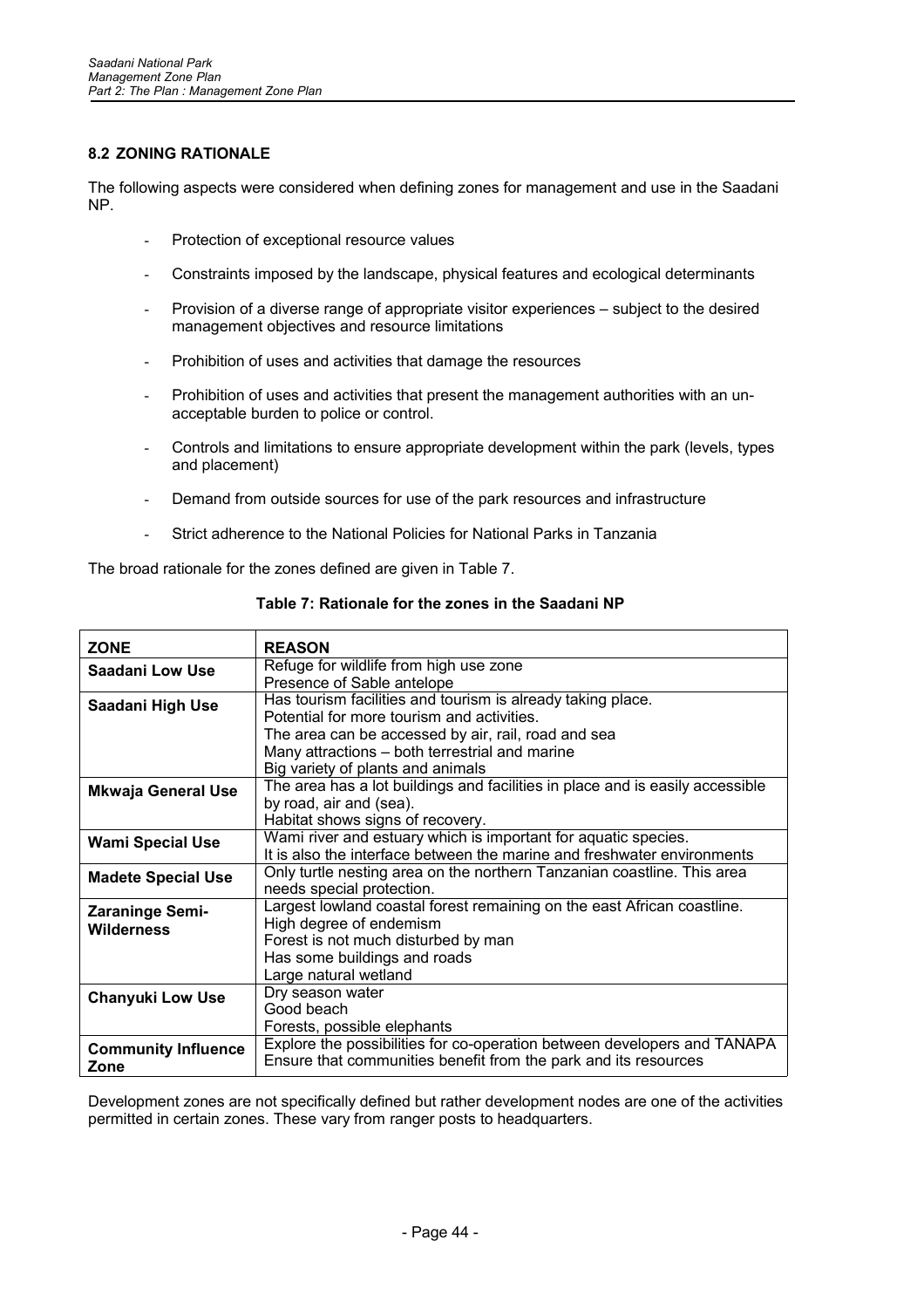### **9 MANAGEMENT ZONE PLAN ACTIONS**

#### **9.1 PARKWIDE**

TANAPA has established a number of general regulations for activities and developments on the land under its custodianship. This includes the following (see appendices).

- − National Policies for National Parks
- − Roads
- − General Park Regulations
- − Overnight Accommodations Regulations
- − Campsite Regulations

These specify the regulations for parkwide activities and developments.

Relevant to this management zone plan are the policies of TANAPA to

- − Prohibit all high profile activities
- − Prohibit all consumptive use of resources
- − Allow "fly-camping" activities
- − Accommodation facilities to be outside the park where possible. Privileges would be given to operators based outside the park who worked with TANAPA and who demonstrated a strong community orientated approach to their business.

In addition, the planning team identified the following parkwide activities as being of special importance (Table 8). It must be remembered that the development of the Saadani NP is at an early stage (e.g. the area still needs to be gazetted) and therefore it had to be assumed that some activities associated with the general running of a protected area would occur.

| Table 8: Parkwide activities for the Saadani National Park |  |  |  |
|------------------------------------------------------------|--|--|--|
|------------------------------------------------------------|--|--|--|

| <b>Aspect</b>       | <b>Activities</b>                                                                                                                         |
|---------------------|-------------------------------------------------------------------------------------------------------------------------------------------|
| Poverty             | Develop a long-term programme to deal with poverty<br>$\bullet$                                                                           |
|                     | Establish a revolving fund for small groups<br>$\bullet$                                                                                  |
|                     | Educate and encourage local communities on ways to carry out cultural tourism<br>$\bullet$                                                |
|                     | Collaborate with local communities in improving social services (schools,<br>$\bullet$<br>dispensary, water)                              |
|                     | Saadani NP tour operators should give local communities priority when<br>$\bullet$<br>employing staff                                     |
|                     | Areas for small businesses should be set aside near the entry points and tourist<br>$\bullet$<br>accommodation facilities                 |
| Communication       | Improve the major roads in the Saadani NP to all-weather roads<br>$\bullet$                                                               |
| s                   | Rehabilitation and construction of the park road should be done in accordance<br>$\bullet$<br>with the TANAPA road improvement guidelines |
|                     | Improve airstrips at Saadani and Mkwaja<br>$\bullet$                                                                                      |
|                     | Improve the radio call communications for the park operations<br>$\bullet$                                                                |
|                     | Encourage the establishment of a telephone in Saadani<br>$\bullet$                                                                        |
|                     | Establish environmental committees in surrounding local communities<br>$\bullet$                                                          |
| Outreach            | Provide environmental education and raise awareness on the importance of<br>$\bullet$<br>conservation                                     |
| Problem             | Assist villagers around the park to prepare local land use plans<br>$\bullet$                                                             |
| Animals             | Plant tree species (michongoma) that will play a role as a fence in blocking<br>$\bullet$<br>problem animals                              |
| Poaching            | Improve anti-poaching operations<br>$\bullet$                                                                                             |
|                     | Provide environmental education<br>$\bullet$                                                                                              |
| <b>Water Supply</b> | Assess water requirements both inside and outside the park. Supply or provide<br>$\bullet$<br>water according to the needs assessment     |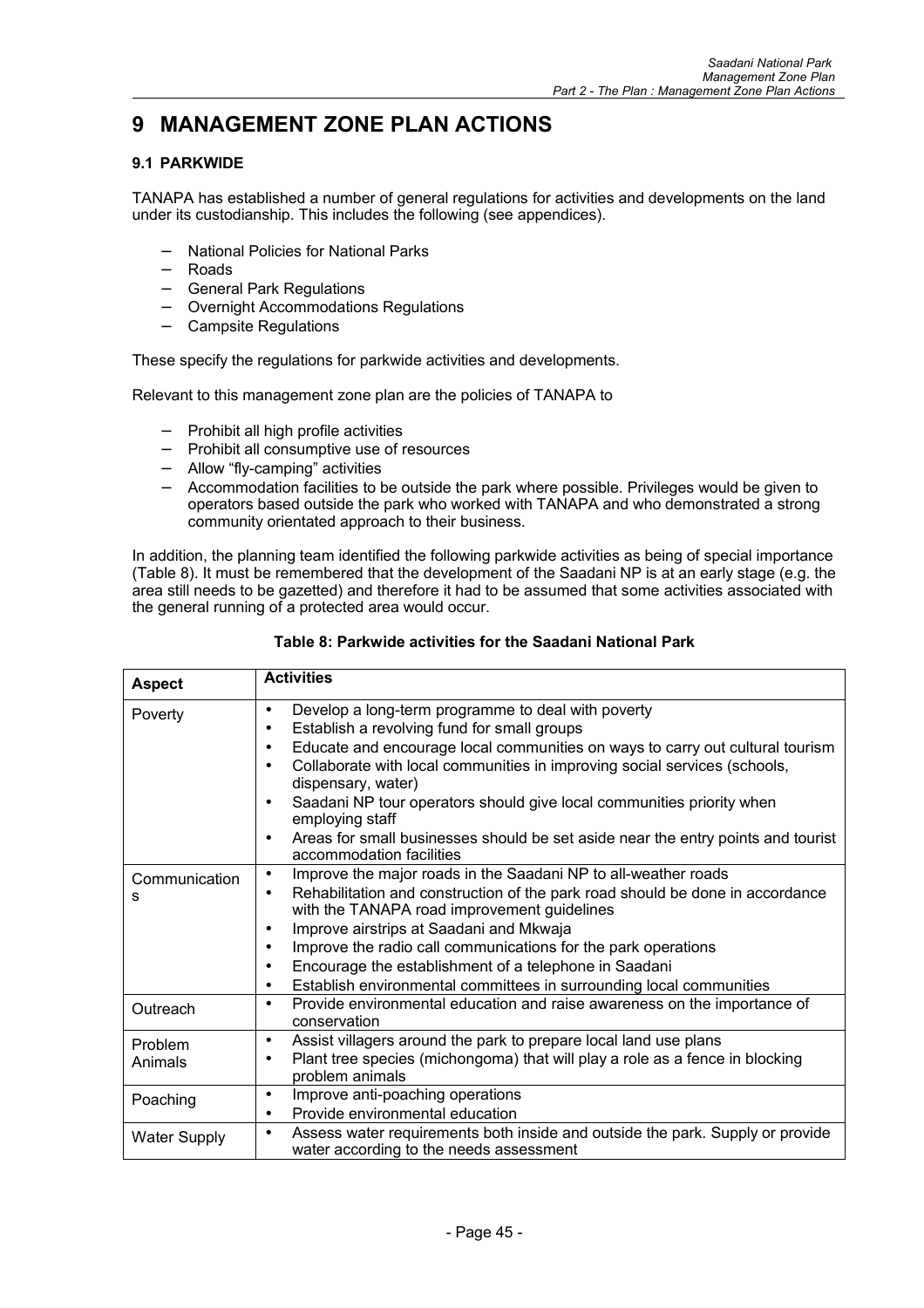| <b>Aspect</b>     | <b>Activities</b>                                                                   |
|-------------------|-------------------------------------------------------------------------------------|
| Wildfires         | Prepare a long-term fire management plan<br>٠                                       |
|                   | Put in fire breaks                                                                  |
|                   | Provide education to the local communities on the impact of wildfires               |
|                   | Provide fire-fighting equipment                                                     |
|                   | Signs prohibiting fires                                                             |
| Tourism           | DALP, The MZP and LAU should be used to guide investors and speed up the            |
|                   | investment process                                                                  |
|                   | Erect appropriate signage in the park<br>٠                                          |
| Equipment and     | A study should be carried out to identify the type and amount of equipment and<br>٠ |
| <b>Facilities</b> | facilities needed for the smooth operation of the park                              |
| Information       | Develop and implement an information management system<br>٠                         |
|                   |                                                                                     |
| <b>Boundaries</b> | Local communities should be informed about what is going on with regard to          |
|                   | the extension of the park boundary                                                  |
|                   | Demarcate the boundary clearly                                                      |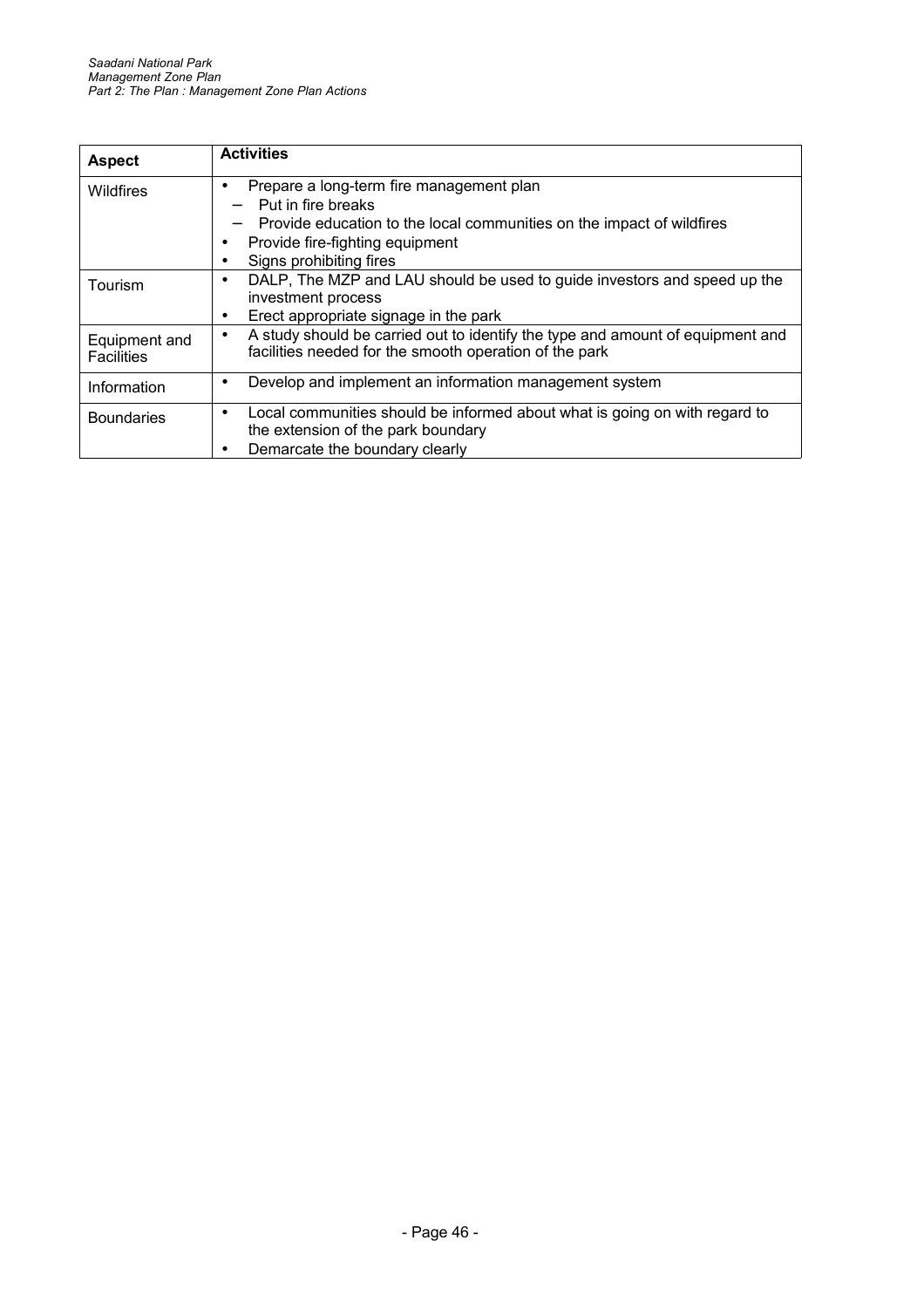#### **9.2 ZARANINGE SEMI-WILDERNESS ZONE**

#### **9.2.1 Zone Description**

The Zaraninge Semi-Wilderness Zone, as currently defined, covers the entire Zaraninge lowland coastal forest and much of the dense woodland that is associated with this forest. The area is 74 km<sup>2</sup> and includes 10 kilometres of road inside the zone (and the forest). The main access road runs through the villages of Gongo and Tumbilini.

#### **9.2.2 Permitted Activities and Limits of Acceptable Use**



As a matter of urgency TANAPA should investigate ways to provide water to villagers from the Kiwandi swamp or an alternative source. The current practice of unlimited access is not satisfactory.

*NB: Site locations are approximate pending further information*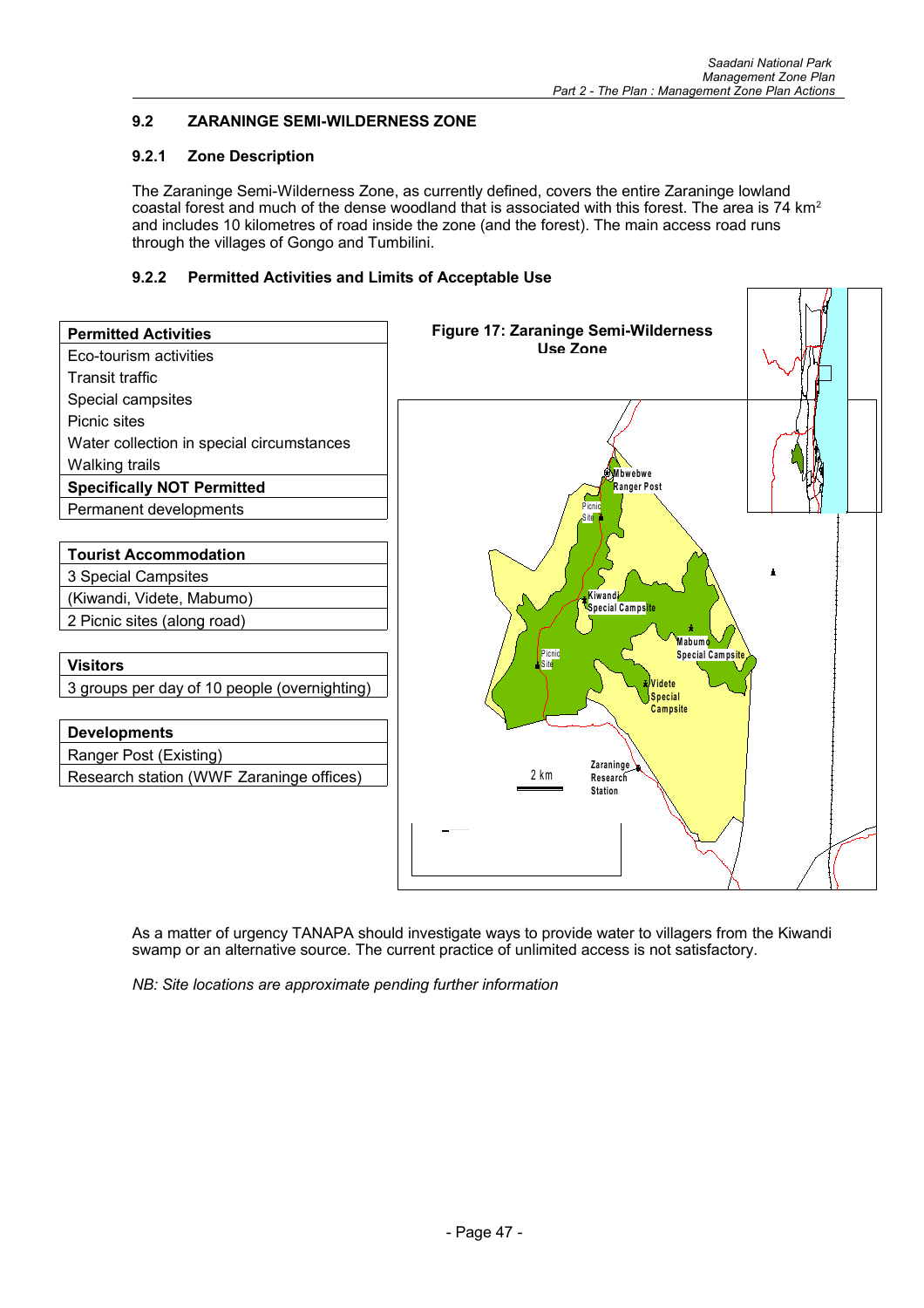#### **9.3 WAMI SPECIAL USE ZONE**

#### **9.3.1 Zone Description**

The Wami Special Use Zone is effectively a one kilometre buffer around the Wami river. The area is approximately 39 km<sup>2</sup> and the main road passes through it. The Wami ferry crossing site is also in this zone. There are approximately 10 kilometres of roads in this zone, including a road leading to the water extraction site for Sea Salt Ltd. Most tourist pressure on this area occurs in the last 5km before the river enters the sea. In addition, game viewing is best at low tide which further concentrates this pressure.

#### **9.3.2 Permitted Activities and Limits of Acceptable Use**

#### **Permitted Activities** Boating Walking safaris Pump station (Sea Salt and Tanapa) TANAPA or its agents to run boating in the **Specifically NOT Permitted** boatable part of the W amiestuary Camping (and fly camping) w am restuary<br>(approx 5 km only) Walking downstream of the boat launching site in the lower Wami Boat access via the ocean a mar Driving away from designated roads Wiver . R**Tourist Accommodation** Picnic Site (Ferry)  $\widetilde{z}$ **Visitors W a m i** Tanapa to "run" boating activities on G a te the Wami. All use will be through P o s s ib le Picnic Site V illa g e Tanapa or its agents. Maximum of R anger Post A c c o m m o c two boats but preferably one only. A **M a tip w i li** booking system will need to be R anger Post  $\lambda$  m established to ensure fair and equitable use of this resource **Developments** Ranger Post (Ferry) Gate (Ferry)

**Figure 18: Wami Special Use Zone**

*NB: Site locations are approximate pending further information*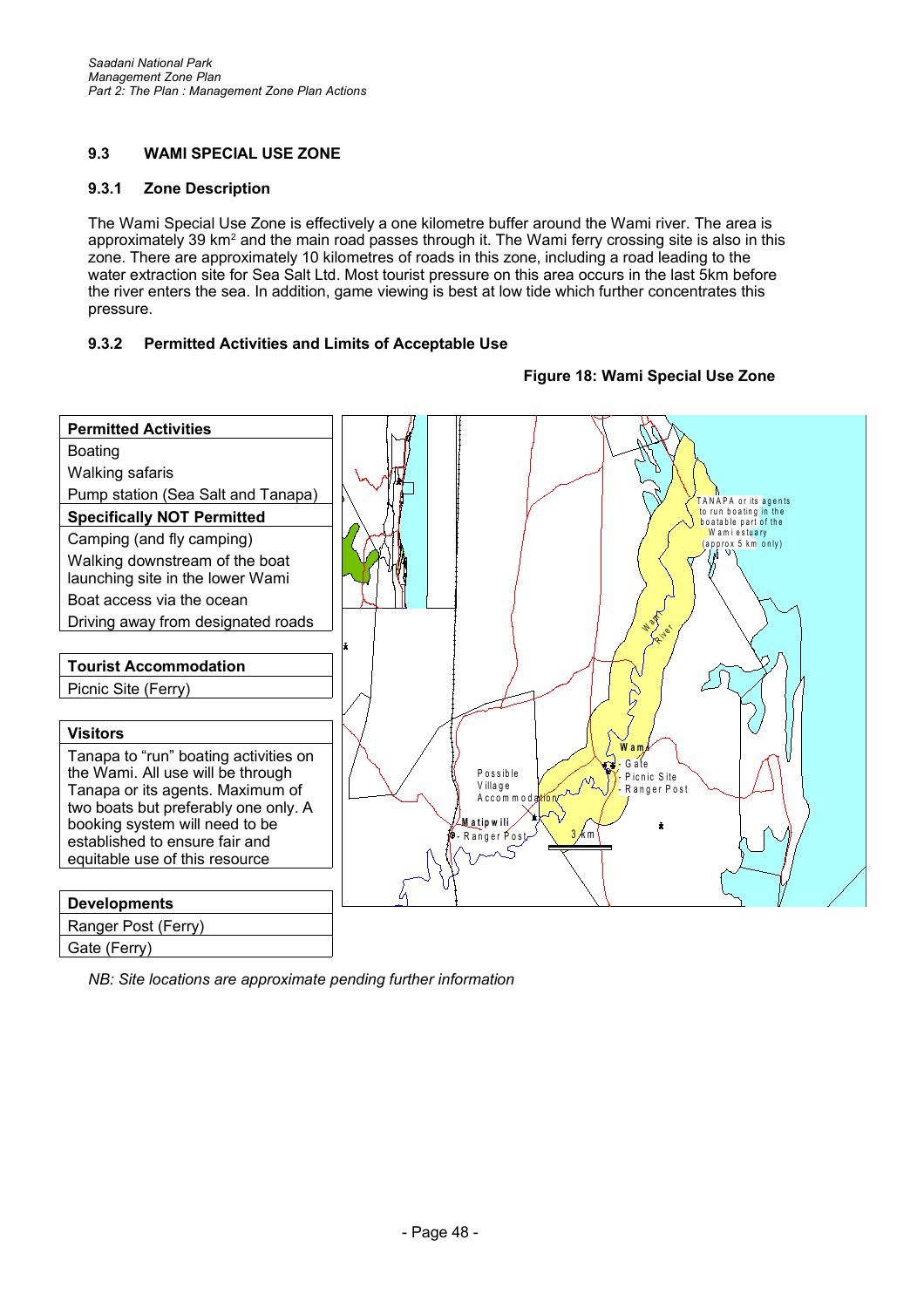#### **9.4 MADETE SPECIAL USE ZONE**

#### **9.4.1 Zone Description**

The Madete Special Use Zone is approximately 72  $km^2$  and includes about 66  $km^2$  of the Indian Ocean. Roads (except for the beach access road) are limited to the boundary road – approximately 6 kilometres. The site is specifically to provide special protection for the green turtle nesting site at Madete beach, but the presence of a small offshore reef is an added attraction.



#### **9.4.2 Permitted Activities and Limits of Acceptable Use**

| <b>Beach Zone</b>                           | <b>Reef Zone (Booking system needed)</b> |
|---------------------------------------------|------------------------------------------|
| <b>Permitted Activities</b>                 | <b>Permitted Activities</b>              |
| None                                        | Boating; Swimming<br>Diving, Snorkelling |
| <b>Specifically NOT Permitted</b>           | <b>Specifically NOT Permitted</b>        |
| Driving; Camping<br>Walking; Boats on beach | Fires                                    |

| <b>Accommodation</b>                    | <b>Developments</b> |
|-----------------------------------------|---------------------|
| None                                    | None                |
| <b>Developments</b>                     |                     |
| Ranger Post/Gate (Existing on boundary) |                     |

It is important that a full study of the reef resources be carried out. This should include recommendations for "best practice" to balance use and conservation.

A detailed study on the use of the beach by turtles should be carried out. Until this is done the beach should be "off-limits" to visitors. Picnic sites can be established on village land, if required.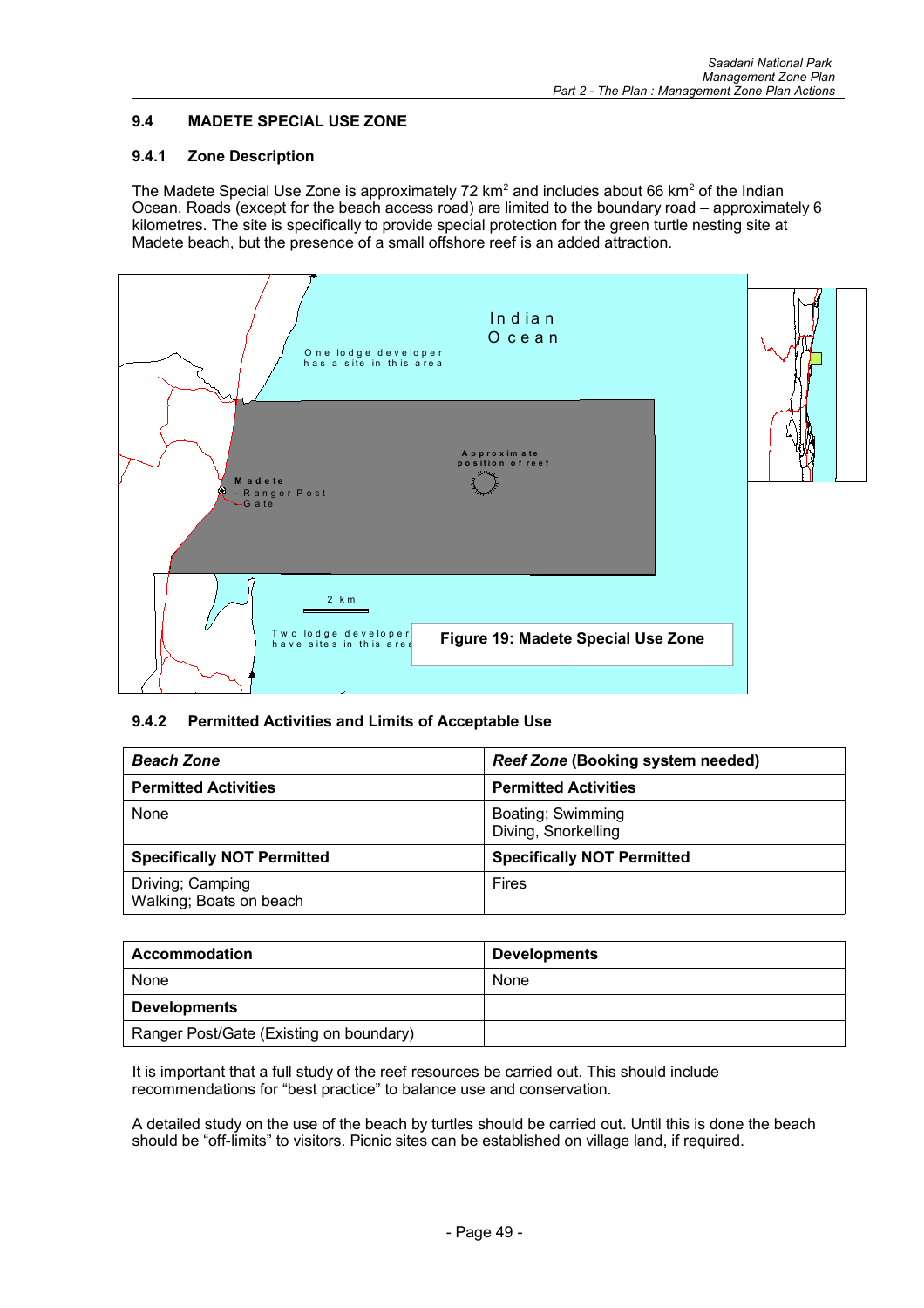#### **9.5 SAADANI LOW USE ZONE**

#### **9.5.1 Zone Description**

The Saadani Low Use Zone includes much of the western part of the park. This land is on higher ground and has fewer developments than the land nearer the coast. The area is 316 km<sup>2</sup> and has 32 kilometres of roads at present. The railway line forms the eastern boundary but also cuts through the northern part of the zone.

#### **9.5.2 Permitted Activities and Limits to Acceptable Use**



#### **Figure 20: Saadani Low Use Zone**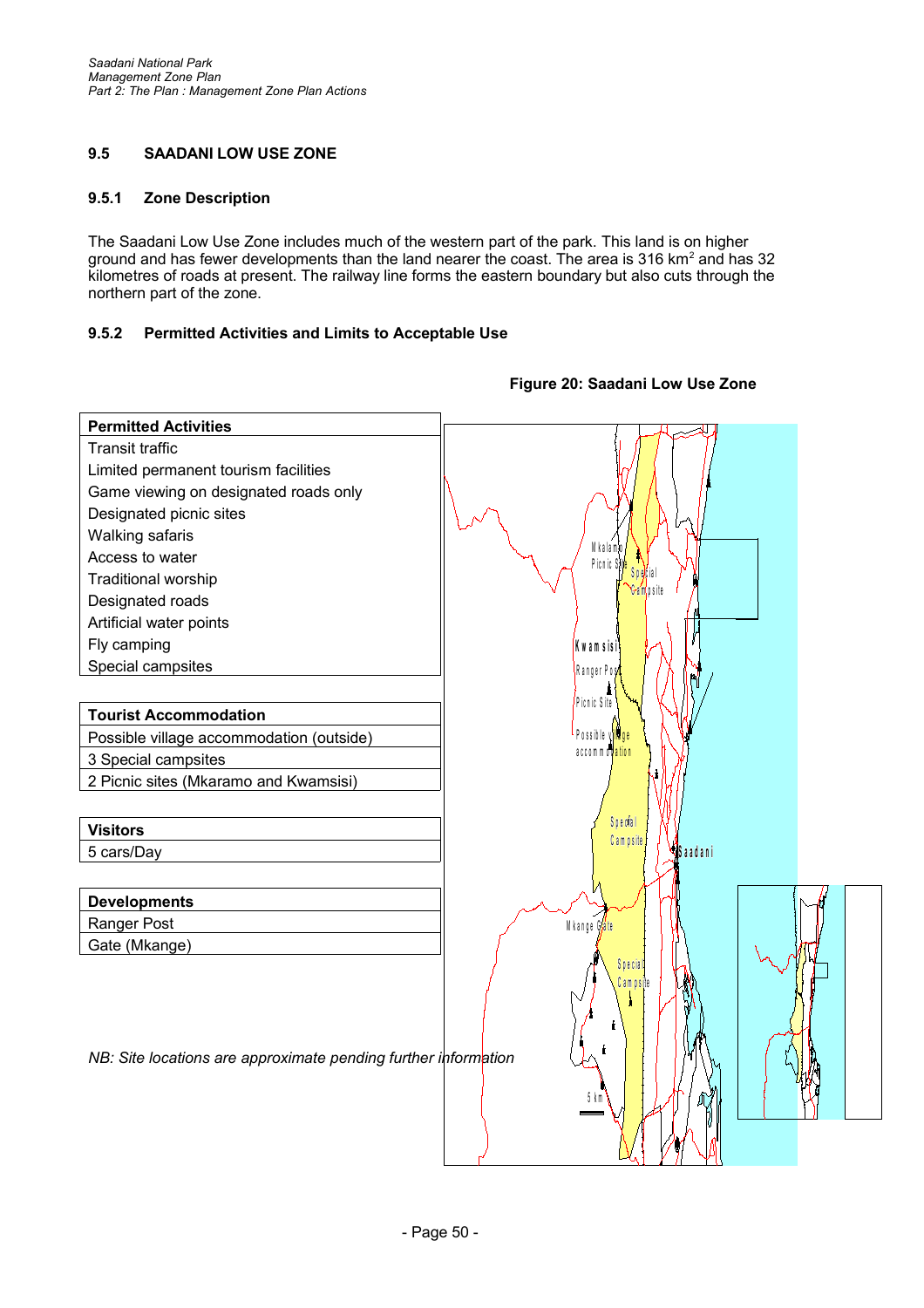#### **9.6 SAADANI HIGH USE ZONE**

#### **9.6.1 Zone Description**

The Saadani High Use Zone is effectively the "coastal zone" of the park. This area is 351 km<sup>2</sup> in extent and has approximately 190 kilometres of roads. Most of the current tourism is carried out here and there is a good chance of seeing game.

#### **9.6.2 Permitted Activities and Limits to Acceptable Use**

| <b>Permitted Activities</b>                                                           | ו שטווע שטווע<br>ש⊤וני              |
|---------------------------------------------------------------------------------------|-------------------------------------|
| Game viewing                                                                          |                                     |
| Fly camping                                                                           | Site for private                    |
| Designated roads                                                                      | Sector lodge                        |
| <b>Transit traffic</b>                                                                | development                         |
| Permanent tourist facilities                                                          |                                     |
| Ranger posts                                                                          | <b>M</b> adete                      |
| Walking safaris                                                                       | Ranger Post                         |
| Artificial water points                                                               |                                     |
|                                                                                       | Sites for private                   |
| <b>Specifically NOT Permitted</b>                                                     | Sector lodge                        |
| New tourist accommodation facilities                                                  | developments                        |
|                                                                                       |                                     |
| <b>Tourist Accommodation</b>                                                          | Cla m p s itje-<br>Saadani          |
| Saadani Lodge (increase from 20 to 40 beds)                                           | Current Lodge                       |
|                                                                                       | (increase to 40 beds)<br>Å          |
| <b>Visitors</b>                                                                       | A irstrip                           |
| 20 cars per day                                                                       | Ranger Post                         |
|                                                                                       | Guest House<br>Hostel Accommodation |
| <b>Developments</b>                                                                   |                                     |
| Ranger Post                                                                           |                                     |
| Airstrip                                                                              | Campsite<br>On village land         |
| <b>Guest House</b>                                                                    | ħ                                   |
| Hostel Accommodation (School visits etc)                                              |                                     |
| <b>Education Centre</b>                                                               |                                     |
| Boat entry point                                                                      | 5 km                                |
|                                                                                       |                                     |
| NB: Site locations are approximate pending further information                        |                                     |
| The vehicle limit has been set as a trial. Changes should be considered if cheumstar. |                                     |
|                                                                                       |                                     |
|                                                                                       |                                     |
|                                                                                       |                                     |
|                                                                                       |                                     |

#### **HHHHHH eeeeee aaaaaa dddddd qqqqqq uuuuuu aaaaaa rrrrrr tttttt eeeeee rrrrrr ssssss Figure 21: Saadani High Use Zone**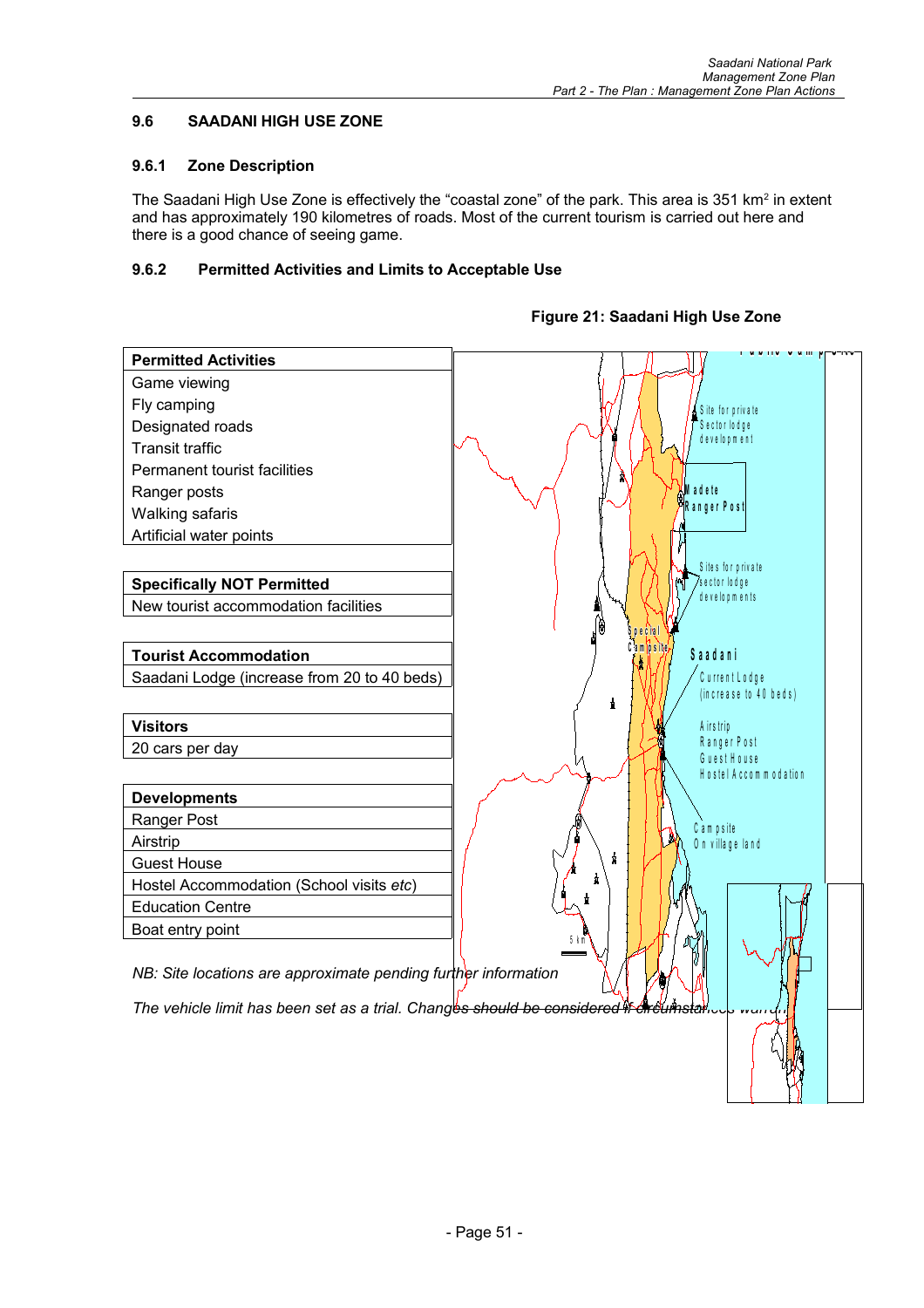#### **9.7 MKWAJA GENERAL USE ZONE**

#### **9.7.1 Zone Description**

The Mkwaja General Use Zone is the area previously known as Mkwaja North. The area is 207  $km^2$ and has 89 kilometres of roads. It is relatively well developed as it was a cattle ranch. The most obvious of these developments are the headquarters complex, the extensive road system, an airstrip and at least 25 dams. However, the vegetation has also been subject to considerable modification in the past to accommodate cattle, and probably more importantly, to try and control the tsetse fly. Therefore large parts of the area constitute modified vegetation which in various stages of recovery.



*NB: Site locations are approximate pending further information*

#### **9.7.2 Permitted Activities and Limits to Acceptable Use**

| <b>Permitted Activities</b>  | <b>Accommodation</b>                     |  |
|------------------------------|------------------------------------------|--|
| Game viewing                 | 2 Special Campsites (max 16 people each) |  |
| Fly camping                  | (Msuko and Nyika)                        |  |
| Designated roads             |                                          |  |
| Permanent tourist facilities |                                          |  |
| Ranger posts                 |                                          |  |
| Walking safaris              |                                          |  |
| Artificial water points      |                                          |  |
| <b>Developments</b>          |                                          |  |
| Headquarters (Mkwaja)        | Airstrip                                 |  |
| Ranger Post (Genda Genda)    |                                          |  |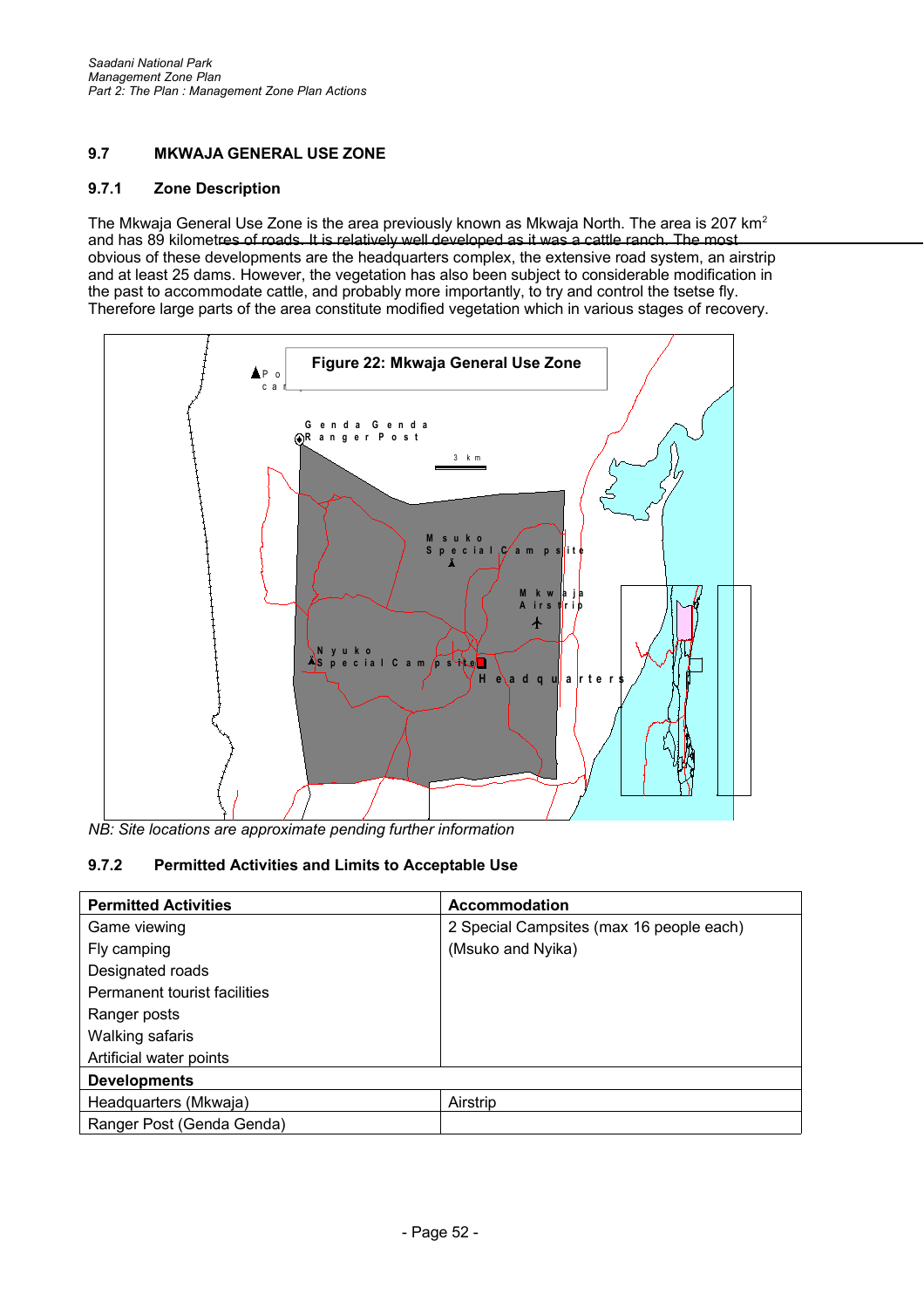#### **9.8 CHANYUKI LOW USE ZONE**

#### **9.8.1 Zone Description**

The Chanyuki Low Use Zone is land annexed to the national park from the Razaba Ranch. The area is 75 km2 in extent and has approximately 15 km of roads at present. The vegetation consists of fairly dense bush and extends from the main road down to the coast. One of its main features is that it contains some permanent pools which have provided refuge to hippos from the Wami river in years of low water. Other attractions include good beaches, a historical site and the possible presence of elephants.

#### **9.8.2 Permitted Activities and Limits to Acceptable Use**

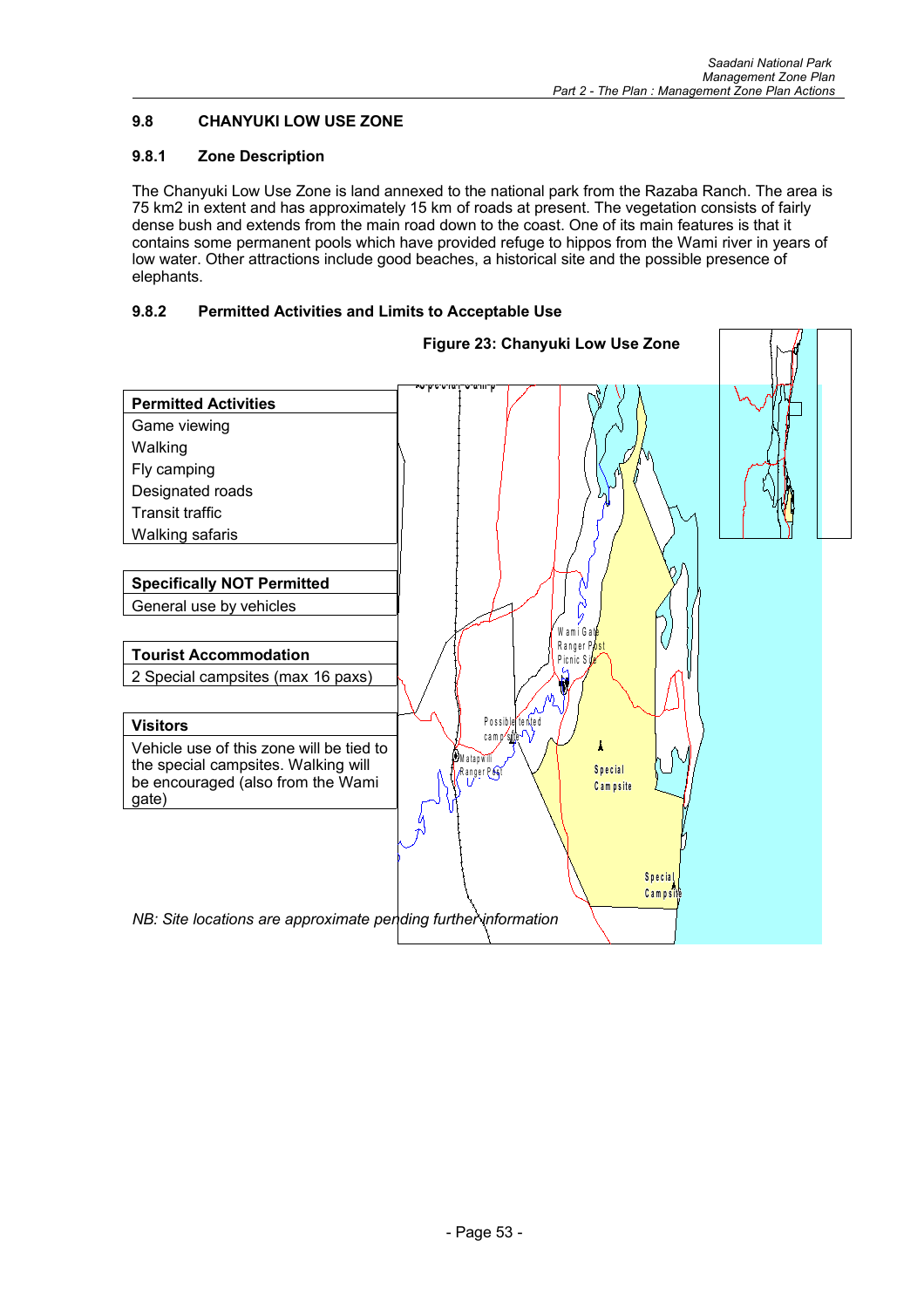#### **9.9 COMMUNITY INFLUENCE ZONE**

#### **9.9.1 Zone Description**

The Community Influence zone does not have specific boundaries (although they are indicated on the map below for a broad overview). Rather, it takes into account all developments close enough to affect the operation and use of the park. The map below was created with a 5 kilometre buffer around the current park boundaries.

#### **9.9.2 Permitted Activities and Limits to Acceptable Use**

This zone was created for the following reasons:

- 1. To encourage communities to participate in, and benefit from, tourism opportunities in and adjacent to the park.
- 2. To enable TANAPA to explore ways to work with developers in areas adjacent to the national park. These developers could be communities, their agents or the private sector.

Special access to the park and other privileges will be considered on a case-by-case basis. In addition the results of a study on the rights of communities and other developers is expected soon and will help to guide the process.



#### **Figure 24: "Community Influence Zone"**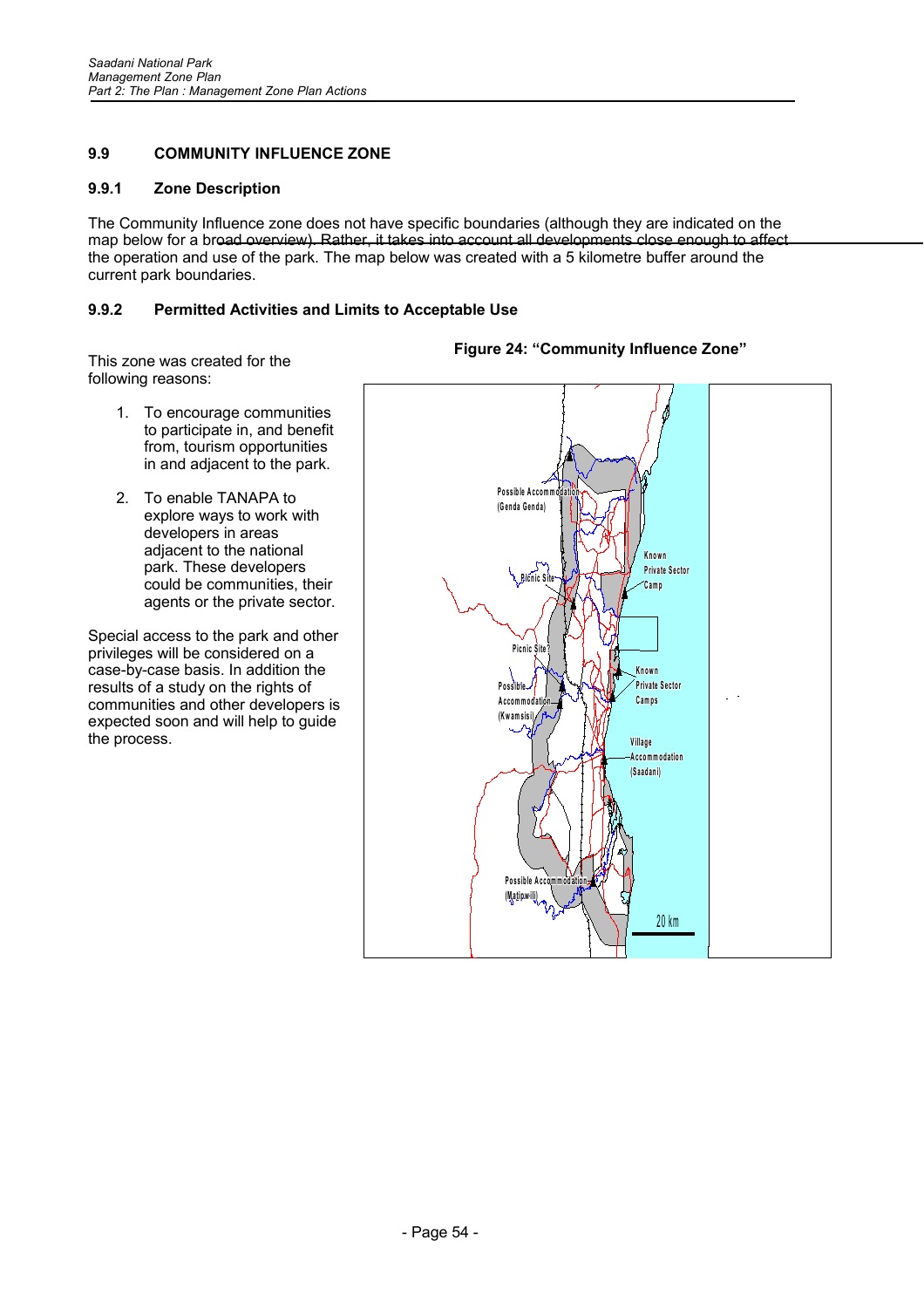#### **9.10 SUMMARY**

All developments proposed for the individual zones, and sometimes the adjacent areas, are shown in Figure 25.



**Figure 25: Summary of proposed developments for Saadani NP**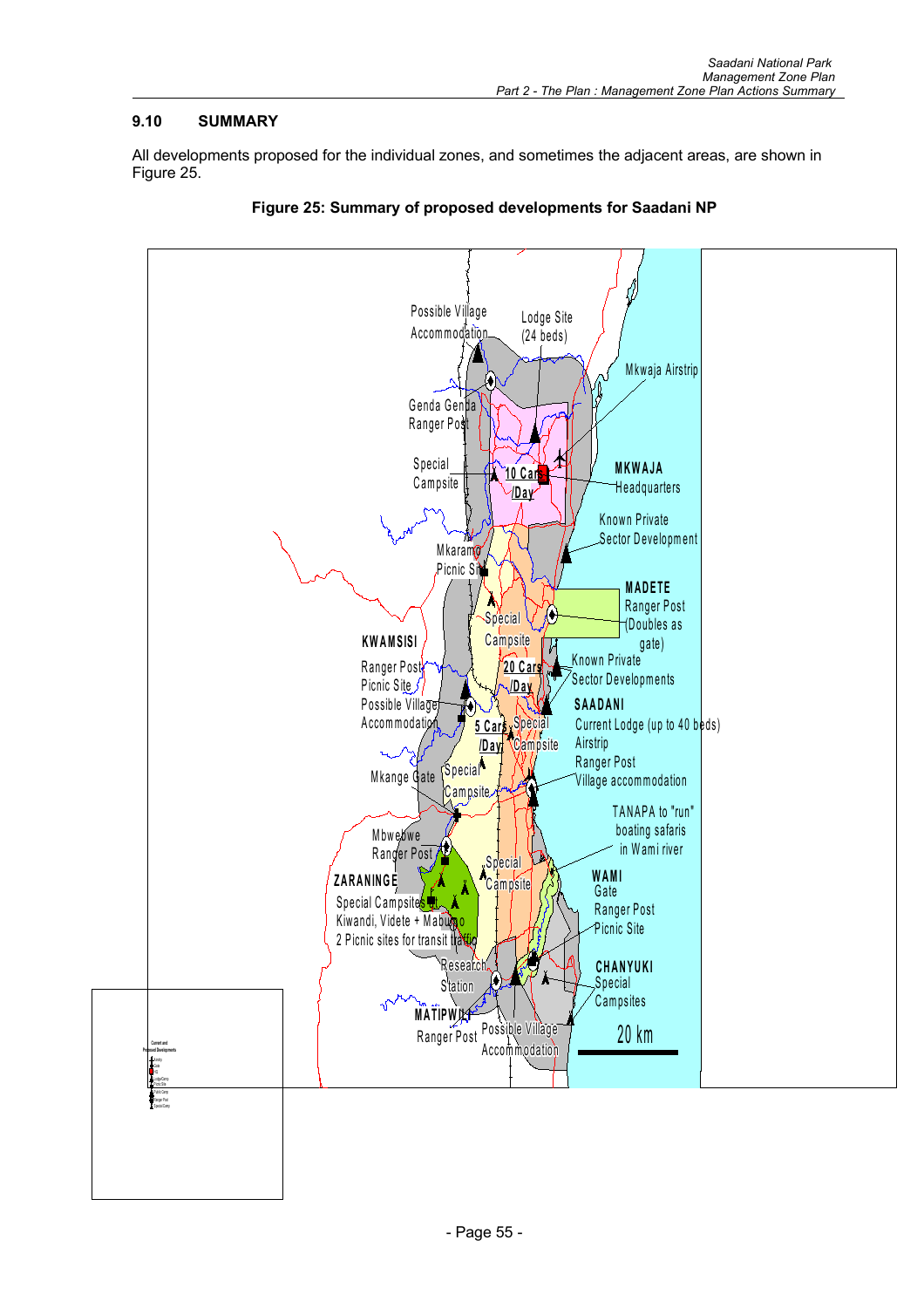# **PART 3**

# **ENVIRONMENTAL IMPACT ASSESSMENT**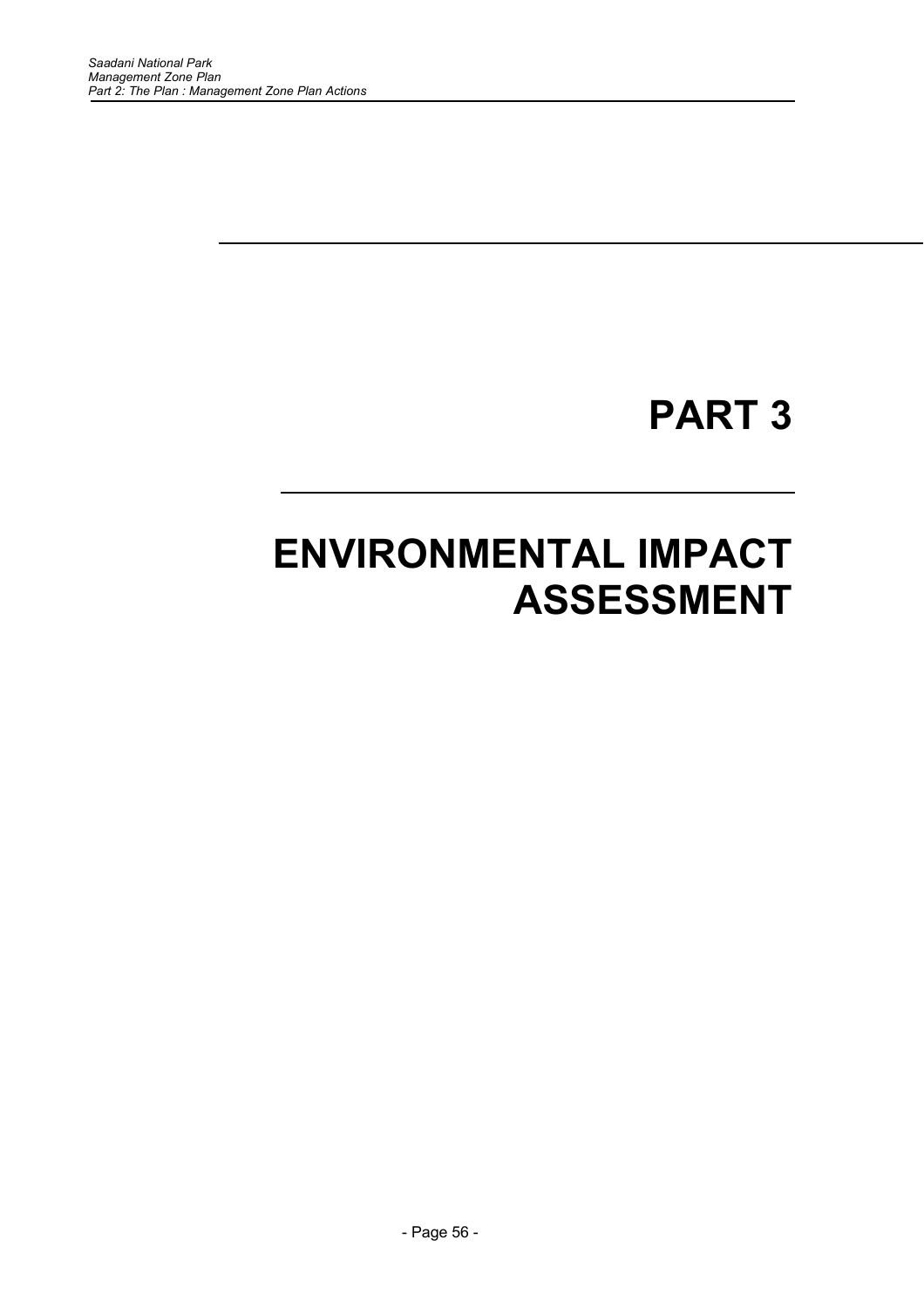## **10 INTRODUCTION**

An environmental impact assessment (EIA) is part of the accepted procedures leading towards the development of a management zone plan (MZP). It must be noted that this is a general EIA of the plan and its proposed developments, actions and activities. It is not a detailed EIA of these developments and activities - as these are often site specific and need to be carried out at a later stage.

Broadly speaking an EIA is a process for identifying the likely consequences on the bio-physical environment - and for man's health and welfare - of implementing particular activities or developments. The TANAPA definition of environmental impact is a change in condition of the resource caused by a proposed action and this change can be both qualitative or quantitative.

The main purpose of an EIA is to avoid adverse impacts, to maintain, restore and enhance environmental quality where possible and to suggest mitigatory actions for adverse effects. These mitigatory activities should reduce or eliminate the adverse effects and they can either be direct (*e.g.* design standards, re-vegetation *etc*) or indirect (*e.g.* some kind of monitoring activity or research)

In the framework of park planning and implementation EIAs are an ongoing and evolving process. They start generally and then become more specific. For example, they are first carried out at park or reserve level and then become more site-specific towards roads and camps.

The first step is to identify those actions and developments in the MZP that can impact on the environmental and social environment. This is followed by the identification of "impact topics". The possible effects of the actions and developments on the impact topics is then discussed and mitigatory activities suggested where possible.

#### **10.1 SUMMARY OF ACTIONS AND DEVELOPMENTS IN THE MZP**

The draft MZP was analysed to generate a summary of management actions and developments that could impact on the biological, physical, social and economic environment in the Saadani NP and surrounding areas. This was divided into two sections:

- 1. General or "parkwide" actions
- 2. Those actions resulting directly from the MZP.

These are discussed briefly below.

Firstly, as the development of the Saadani NP is at an early stage (e.g. the area still needs to be gazetted) it had to be assumed that some activities associated with the general running of a protected area would occur. For example, the workshop assumed that the roads would be improved even though (at this stage) there was no indication of which roads would be improved and to what standard. Therefore the EIA statement reflected an assumed improvement in the road network and considered the effects of this on the impact topics (see next section). Many of these actions were generated from the purpose and significance statements of the park (see previous workshops).

Secondly, the actions and developments which would result directly from the implementation of the MZP were listed separately. For example, the zone plan designates special protection zones for sensitive areas (Wami estuary, Madete beach and Zaraninge Forest). This would limit access and use of these areas and would impact on the topics outlined in the next section.

The following table summarises these proposed actions and developments.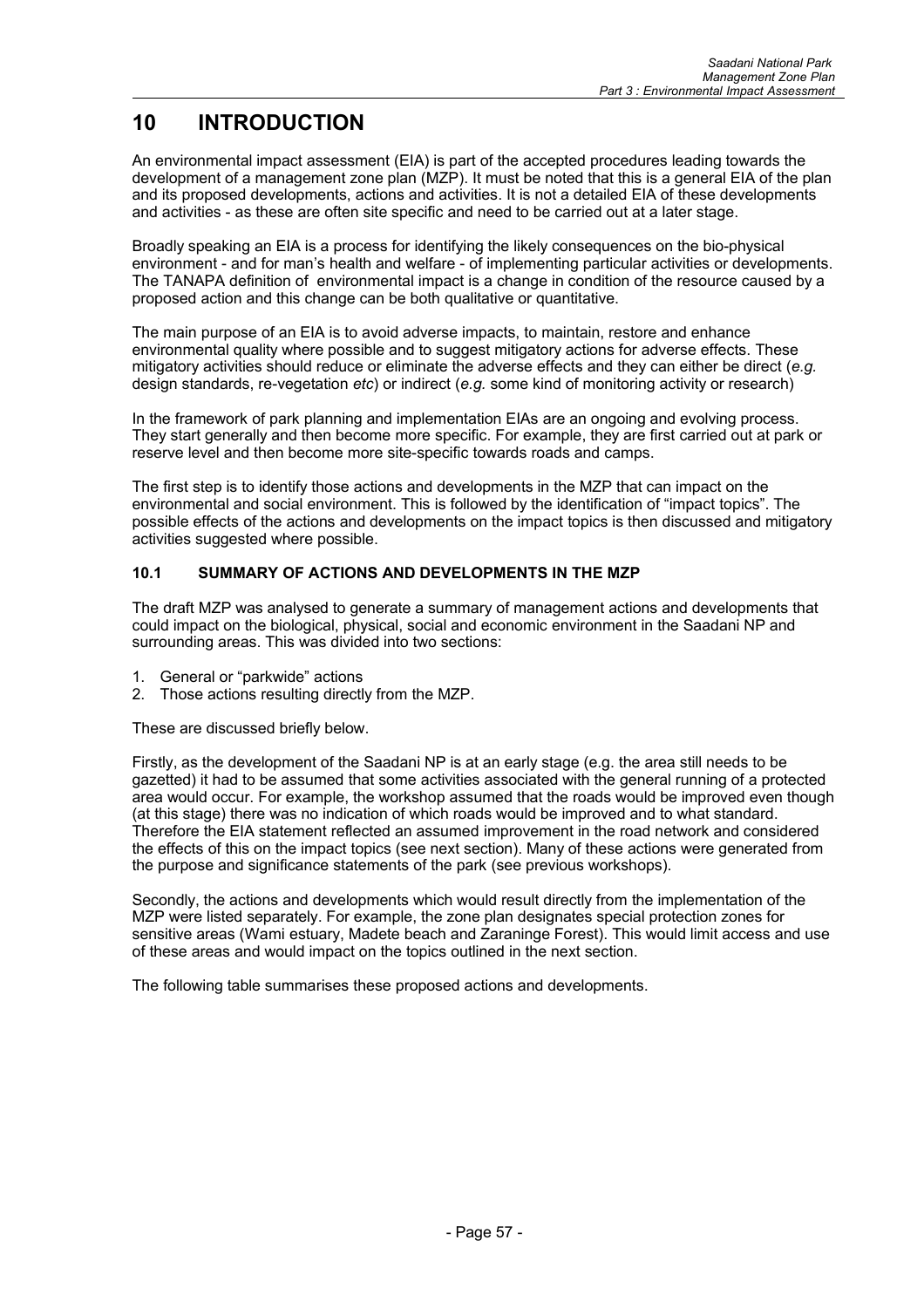#### **Table 9: Proposed actions and developments that are likely to occur in the Saadani NP**

| <b>General or "Parkwide"</b>                                                                   | <b>Resulting from MZP</b>                                           |
|------------------------------------------------------------------------------------------------|---------------------------------------------------------------------|
| Improved roads and infrastructure<br>To the park                                               | Special protection for unique areas (Wami,<br>Madete and Zaraninge) |
| Inside the park                                                                                |                                                                     |
| Improved protection                                                                            | Re-routing of main road                                             |
| Adequate and experienced staff in place                                                        | All new tourism facilities to be outside the park                   |
| Adequate equipment                                                                             | Encourage diversification of tourism activities                     |
| Improved relationships with districts and<br>communities                                       | Appropriate visitor use                                             |
| Improved control and monitoring of legal use of<br>the park (tourism, water natural resources) | Encourage low to medium density tourism                             |
| Improve water management                                                                       | Ensure advertisement of Saadani attractions                         |
| Clearly marked boundary                                                                        | Educate and support communities on tourism<br>options               |
| Improved fire monitoring and management                                                        | Increased tourism and revenues                                      |
| Improved research and monitoring                                                               |                                                                     |
| CCS programme in place                                                                         |                                                                     |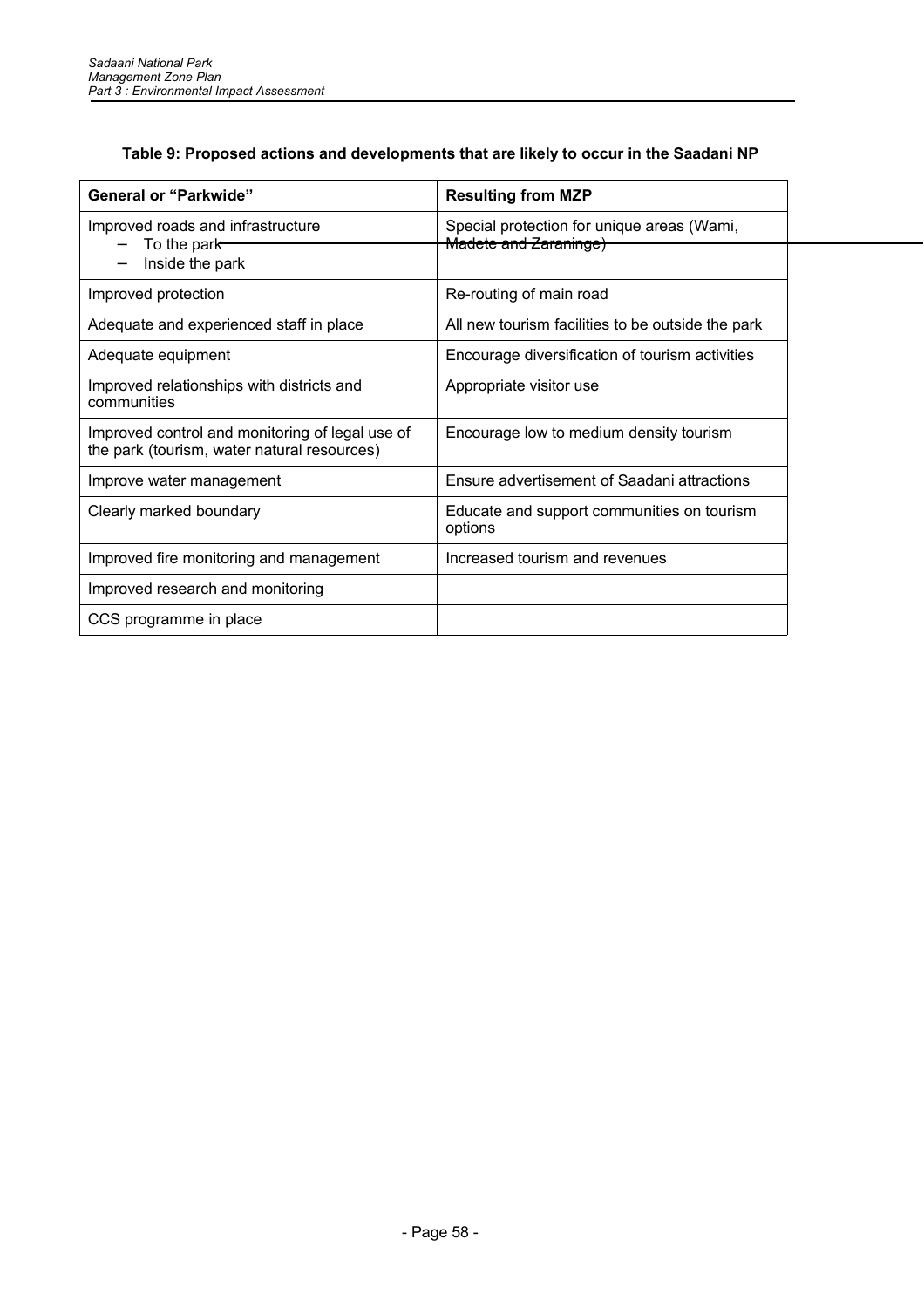#### **10.2 ENVIRONMENTAL IMPACT TOPICS**

The environmental and socio-economic topics were developed based on knowledge of the area and also of TANAPA operational procedures. They were as follows:

| <b>Biological/Physical</b> |                                                                                                                      |    | Socio-Economic/Cultural                                                                                                                                      |
|----------------------------|----------------------------------------------------------------------------------------------------------------------|----|--------------------------------------------------------------------------------------------------------------------------------------------------------------|
| 3.<br>4.                   | Marine/Coastal resources<br>2. Vegetation/Soils<br>Wildlife<br>Estuaries<br>5. Village Enclaves<br>6. Water Resource | 4. | Visitor use/Experience<br>2. Historical/Archaeological sites<br>3. Park Revenue<br>Culture<br>5. Local communities<br>6. Tourism industry<br>Park operations |

A brief description is given below

#### **10.2.1 Biological/Physical**

| <b>Impact Topic</b>         | <b>Brief Description</b>                                                                                                                                                                                                                                                                                                                                                                                                                                       |
|-----------------------------|----------------------------------------------------------------------------------------------------------------------------------------------------------------------------------------------------------------------------------------------------------------------------------------------------------------------------------------------------------------------------------------------------------------------------------------------------------------|
| Marine/Coastal<br>resources | This refers to marine part of the park and the intertidal zone (reefs, fishes,<br>invertebrates etc). In addition it also refers to the green turtle and dolphins.<br>Mangroves are specifically excluded and dealt with under the category of<br>estuaries. Beaches are included here as they are impossible to separate from the<br>marine environment.                                                                                                      |
| Vegetation/Soils            | This refers to the vegetation of the park but again excludes mangroves.<br>Savannah, coastal forests, grasslands and thickets are included. It should also<br>be remembered that the park contains a significant number of exotics.                                                                                                                                                                                                                            |
| Wildlife                    | This section refers to all terrestrial wildlife in the park. Marine life (including<br>dolphins and turtles) are excluded. Birds, reptiles, amphibians, freshwater fish,<br>invertebrates etc are included.                                                                                                                                                                                                                                                    |
| <b>Estuaries</b>            | The Wami is the most important estuary in the park but reference is also made to<br>other estuarine areas (e.g. Mligaji). Mangroves were specifically discussed here.                                                                                                                                                                                                                                                                                          |
| <b>Village Enclaves</b>     | Owing to the way in which Saadani was created there are several "village<br>enclaves" essentially within the park. These include Saadani itself, Buyuni,<br>Mkwaja, the sea-salt extraction works and an area to the south of the Wami river.<br>The park and the way it is managed will have a considerable effect on these<br>communities and consequently on the environment in these areas.                                                                |
| <b>Water Resources</b>      | Surface water is a problem in Mkwaja. In the sections that were used for cattle<br>ranching in the past a number of dams have been constructed, the condition of<br>which is variable. In addition the area affords protection to several locally<br>important catchments and to the final stages of the Wami catchment.<br>Underground sources are not well understood but it is known that there can be<br>problems with quantity and quality for human use. |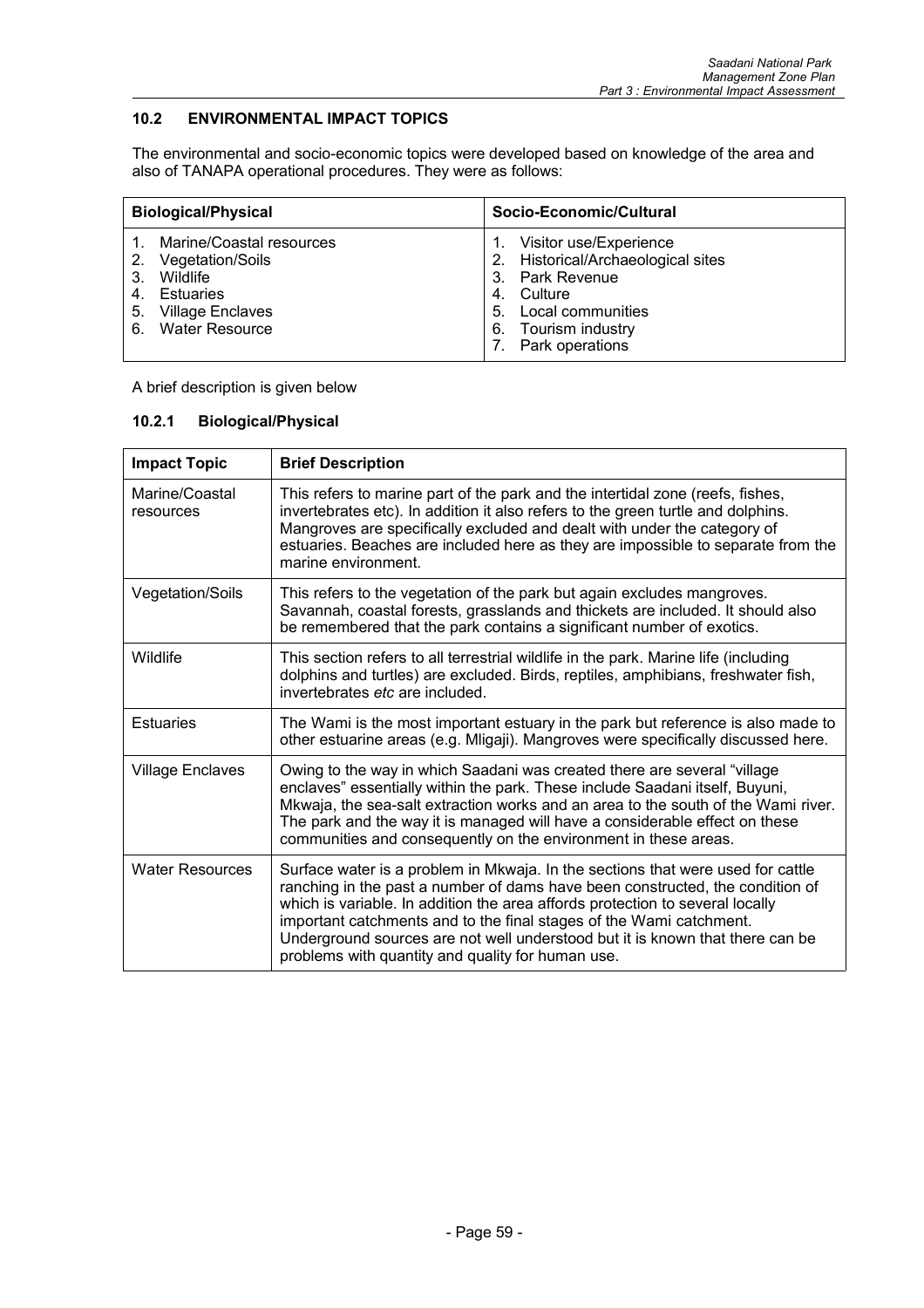#### **10.2.2 Socio-Economic/Cultural**

| <b>Impact Topic</b>        | <b>Brief Description</b>                                                                                                                                                                                                                                                                                                                                                                    |
|----------------------------|---------------------------------------------------------------------------------------------------------------------------------------------------------------------------------------------------------------------------------------------------------------------------------------------------------------------------------------------------------------------------------------------|
| Visitor use/<br>Experience | Visitor use is expected to increase. In addition, the inclusion of the Wami estuary,<br>the coral reef and Zaraninge forest in the park will greatly enhance the visitor<br>experience.                                                                                                                                                                                                     |
| <b>Historical sites</b>    | The area has a number of historical sites and, although most the known sites are<br>outside the park, the management of the park and its attendant tourism will have<br>an effect on these.                                                                                                                                                                                                 |
| Park revenue               | Park revenue is expected to increase as more tourists visit the area. But the<br>establishment of facilities and the maintenance of a large ranger force will<br>significantly affect park budgets.                                                                                                                                                                                         |
| Swahili Culture            | Saadani is the centre of the Swahili coast culture and traditional life continues<br>here in many of the villages. Tourism can have considerable negative effects on<br>sensitive local cultures.                                                                                                                                                                                           |
| Local communities          | The effect on local communities in the area will be substantial, given that the area<br>is a new national park. This category is different to that of "Swahili culture". The<br>effects of establishing a national park are already been felt with village land being<br>sold to potential investors. In additional, this impact topic considers communities<br>away from the coastal zone. |
| Tourism industry           | The tourism industry in Saadani is in its infancy with only one existing operation.<br>There is considerable interest in the area owing to its proximity to Dar es Salaam<br>and the effective management of the park can only have a beneficial effect on<br>Tanzania's tourist industry.                                                                                                  |
| Park operations            | The area is in the process of being transferred from the Wildlife Division to<br>TANAPA. This will have an effect as the two departments have slightly different<br>management regimes. In addition, the Saadani GR was a low priority area and<br>was managed with less than 20 staff. Once TANAPA is operation the number is<br>expected to be over 60.                                   |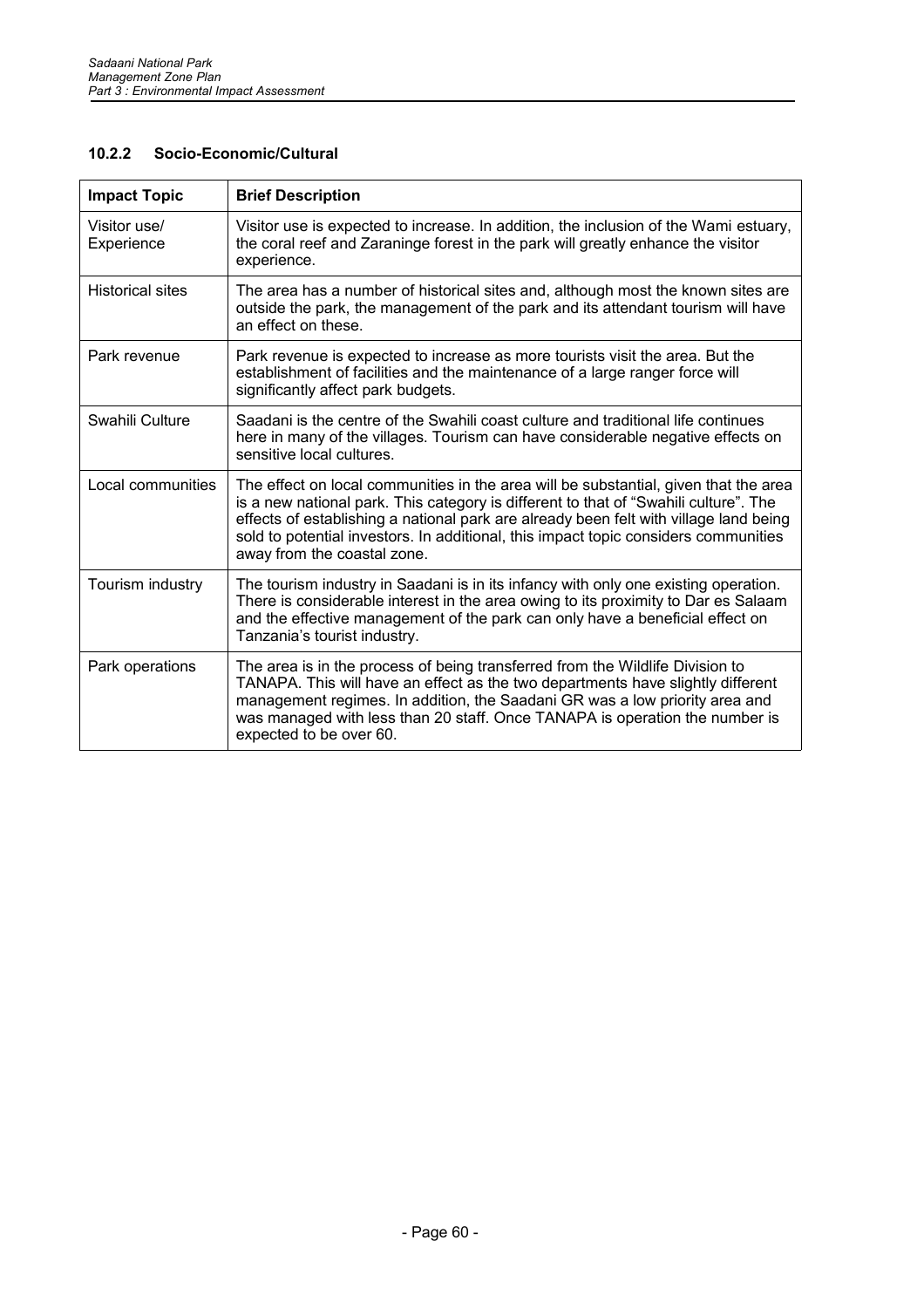## **11 ENVIRONMENTAL IMPACTS**

#### **11.1 INTRODUCTION**

The main purpose of an environmental assessment is to identify adverse impacts and to reduce the effect of these impacts on the environment and socio-economic structure of the area. In addition, beneficial effects need to be amplified, if possible. This section begins with a summary of the identified adverse effects. Mitigatory activities for these negative effects are summarised in the next two sections.

- More pressure on beaches and inter-tidal areas from increased numbers of visitors
- Opening of roads will destroy some vegetation.
- Inappropriate fire management plan will lead to thicket formation
- Potential for overgrazing.
- Problems between animals and adjacent communities.
- Localised vegetation destruction at sensitive waterholes.
- Disturbance from visitors, especially in the Wami estuary
- Less access to the park resources.
- More potential for human-wildlife conflicts.
- Conflict between tour operators and villages over limited water resources.
- Limited access to NP
- Destruction of sites through vandalism and excessive use
- Increased expenditure in the short-term. Tanapa will need to improve park facilities considerably.
- Decreased revenue to Tanapa as facilities are outside the NP.
- Erosion of the old way of life.
- Loss of land to investors.
- Villagers "cheated" on land issues.
- Increased expenditure to rehabilitate the park.
- Increased management cost to regulate visitor activities.

#### **11.2 BIOLOGICAL/PHYSICAL IMPACTS**

#### *Impact on Marine and Coastal Resources*

| Description        | This refers to marine part of the park and the inter-tidal zone (reefs, fishes,<br>invertebrates etc). In addition it also refers to the green turtle and dolphins.<br>Mangroves are specifically excluded and dealt with under the category of<br>estuaries. Beaches are included here as they are impossible to separate from the<br>marine environment. |
|--------------------|------------------------------------------------------------------------------------------------------------------------------------------------------------------------------------------------------------------------------------------------------------------------------------------------------------------------------------------------------------|
| Plan elements      | Increased protection. Special protection. Increased tourism. New tourism facilities                                                                                                                                                                                                                                                                        |
| affecting topic    | to be outside the park                                                                                                                                                                                                                                                                                                                                     |
| Potential positive | Protection for marine resources through NP status. Limits on use of sensitive                                                                                                                                                                                                                                                                              |
| impacts            | areas. No developments on beaches inside the NP.                                                                                                                                                                                                                                                                                                           |
| Potential          | More pressure on beaches and inter-tidal areas from increased numbers of                                                                                                                                                                                                                                                                                   |
| negative impacts   | visitors                                                                                                                                                                                                                                                                                                                                                   |
| Mitigation/        | Ensure that LAU are adhered to. Lobby to resolve issue of commercial trawlers                                                                                                                                                                                                                                                                              |
| <b>Comments</b>    | fishing close to the coast.                                                                                                                                                                                                                                                                                                                                |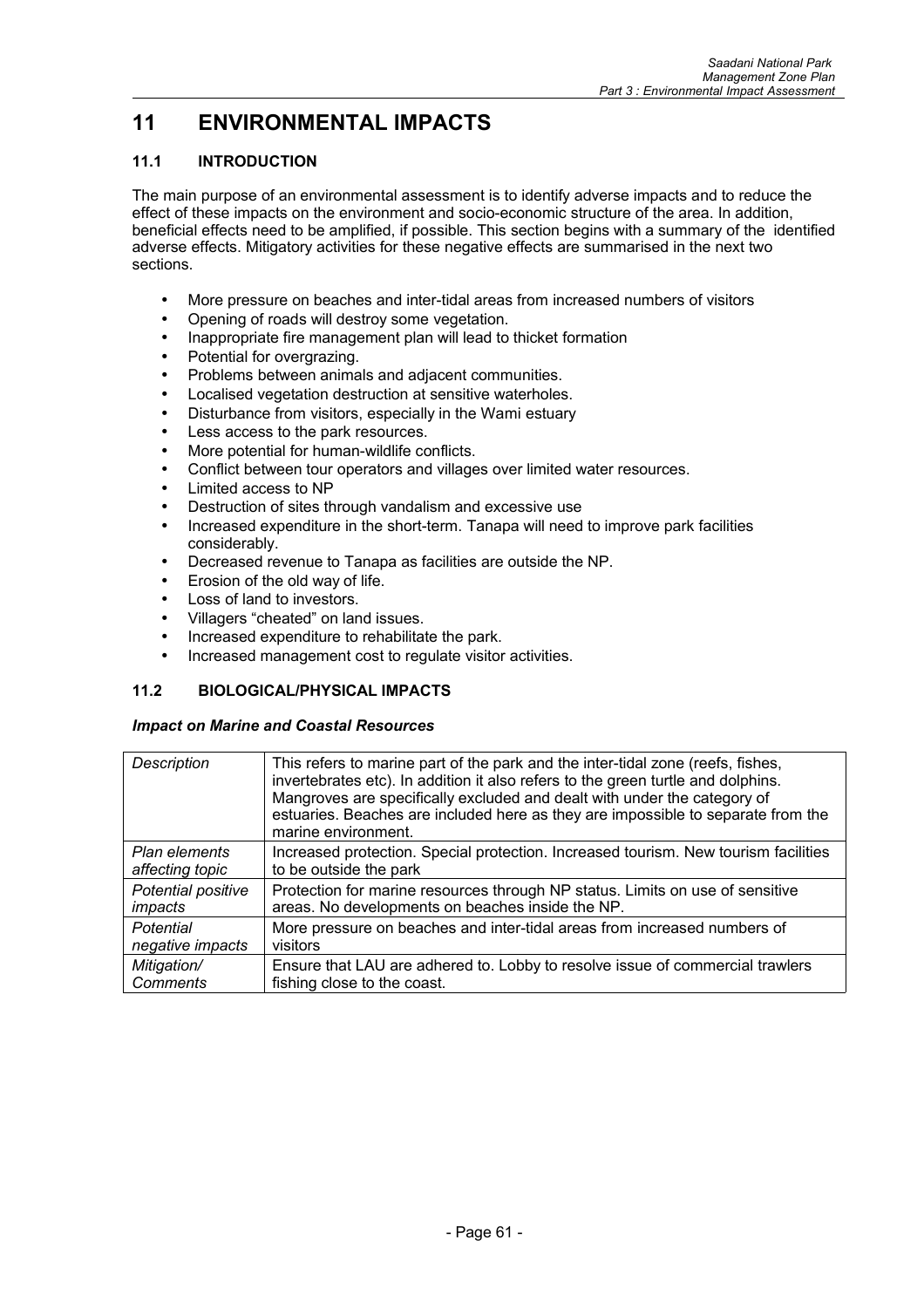### *Impact on Vegetation and Soils*

| Description                      | This refers to the vegetation of the park but again excludes mangroves.<br>Savannah, coastal forests, grasslands and thickets are included. It should also be<br>remembered that the park contains a significant number of exotics. |
|----------------------------------|-------------------------------------------------------------------------------------------------------------------------------------------------------------------------------------------------------------------------------------|
| Plan elements<br>affecting topic | Increased protection. New and improved roads. Special regulations for sensitive<br>areas (e.g. Zaraninge)                                                                                                                           |
| Potential positive<br>impacts    | Increased protection and limits to use of coastal forests. Fire management.                                                                                                                                                         |
| Potential<br>negative impacts    | Opening of roads will destroy some vegetation. Inappropriate fire management<br>plan will lead to thicket formation                                                                                                                 |
| Mitigation/<br>Comments          | Follow existing Tanapa road construction guidelines. Carry out PEIA prior to<br>commissioning construction of roads. Investigate the fire management options<br>carefully.                                                          |

### *Impact on Wildlife*

| <b>Description</b>               | This section refers to all terrestrial wildlife in the park. Marine life (including<br>dolphins and turtles) are excluded. Birds, reptiles, amphibians, freshwater fish,<br>invertebrates etc are included. |
|----------------------------------|-------------------------------------------------------------------------------------------------------------------------------------------------------------------------------------------------------------|
| Plan elements<br>affecting topic | Increased protection. Increased tourism. Fire management. Water management                                                                                                                                  |
| Potential positive<br>impacts    | Increased numbers of wildlife                                                                                                                                                                               |
| Potential<br>negative impacts    | Potential for overgrazing. Problems between animals and adjacent communities.<br>Localised vegetation destruction at sensitive waterholes.                                                                  |
| Mitigation/<br><b>Comments</b>   | Monitor wildlife. Monitor vegetation around waterholes                                                                                                                                                      |

#### *Impact on Estuaries*

| Description                      | The Wami is the most important estuary in the park but reference is also made to<br>other estuarine areas (e.g. Mligaji). Mangroves were specifically discussed here. |
|----------------------------------|-----------------------------------------------------------------------------------------------------------------------------------------------------------------------|
| Plan elements<br>affecting topic | Increased protection. Increased tourism. Special regulations for sensitive areas<br>(e.g. Wami).                                                                      |
| Potential positive<br>impacts    | Decreased illegal activity, especially cutting of mangroves. Protection for hippos<br>and crocodiles                                                                  |
| Potential<br>negative impacts    | Disturbance from visitors, especially in the Wami estuary                                                                                                             |
| Mitigation/<br><b>Comments</b>   | Control of boating activities in Wami estuary                                                                                                                         |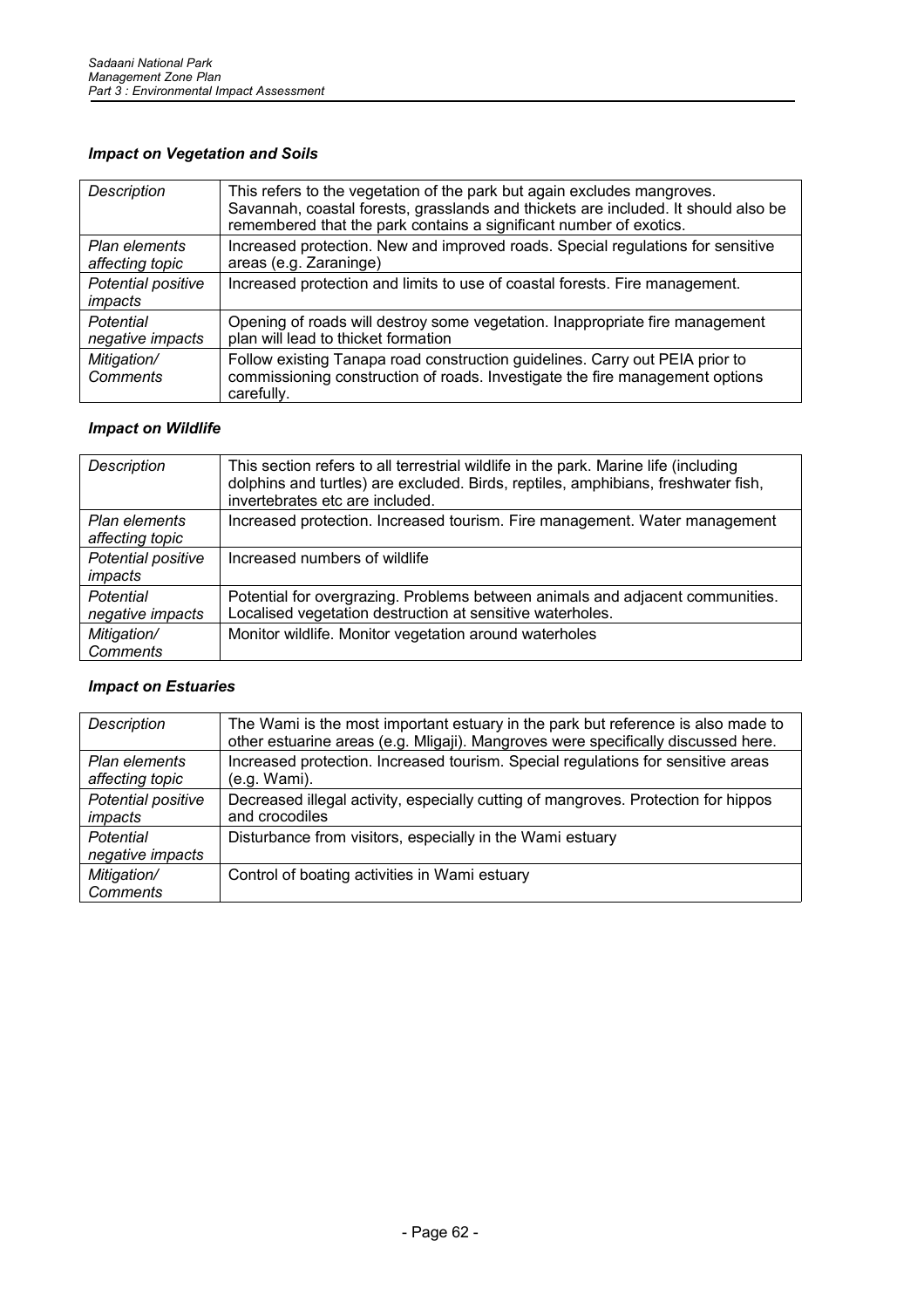### *Impact on Village Enclaves*

| Description                      | Owing to the way in which Saadani was created there are several "village"<br>enclaves" essentially within the park. These include Saadani itself, Buyuni,<br>Mkwaja, the sea-salt extraction works and an area to the south of the Wami river.<br>The park and the way it is managed will have a considerable effect on these<br>communities and consequently on the environment in these areas. |
|----------------------------------|--------------------------------------------------------------------------------------------------------------------------------------------------------------------------------------------------------------------------------------------------------------------------------------------------------------------------------------------------------------------------------------------------|
| Plan elements<br>affecting topic | Increased protection Increased tourism. Increased wildlife. All new tourism<br>developments outside the park. Improved CCS programme. MoU with Sea-Salt.                                                                                                                                                                                                                                         |
| Potential positive<br>impacts    | Benefits to communities from developments. Better relationships between Tanapa<br>and communities. Decreased illegal activities.                                                                                                                                                                                                                                                                 |
| Potential<br>negative impacts    | Less access to the park resources. More potential for human-wildlife conflicts.                                                                                                                                                                                                                                                                                                                  |
| Mitigation/<br><b>Comments</b>   | Encourage those operators who work with Tanapa and distribute tangible benefits<br>to communities. Discourage those who do not. Lobby to ensure that Sea-Salt<br>extraction lease is not renewed on its expiry.                                                                                                                                                                                  |

#### *Impact on Water Resources*

| Description                      | Surface water is a problem in Mkwaja. In the sections that were used for cattle<br>ranching in the past a number of dams have been constructed, the condition of<br>which is variable. In addition the area affords protection to several locally important<br>catchments and to the final stages of the Wami catchment. Underground sources<br>are not well understood but it is known that there can be problems with quantity<br>and quality for human use. |
|----------------------------------|----------------------------------------------------------------------------------------------------------------------------------------------------------------------------------------------------------------------------------------------------------------------------------------------------------------------------------------------------------------------------------------------------------------------------------------------------------------|
| Plan elements<br>affecting topic | Increased tourism. Increased protection. Tourism facilities outside the NP                                                                                                                                                                                                                                                                                                                                                                                     |
| Potential positive<br>impacts    | Improved water for both people and wildlife. Protection to catchments of rivers,<br>especially the Mavave.                                                                                                                                                                                                                                                                                                                                                     |
| Potential<br>negative impacts    | Conflict between tour operators and villages over limited water resources.                                                                                                                                                                                                                                                                                                                                                                                     |
| Mitigation/<br><b>Comments</b>   | Resolve the unlimited access to the water resources of the NP, especially in<br>Zaraninge and Mkwaja South.                                                                                                                                                                                                                                                                                                                                                    |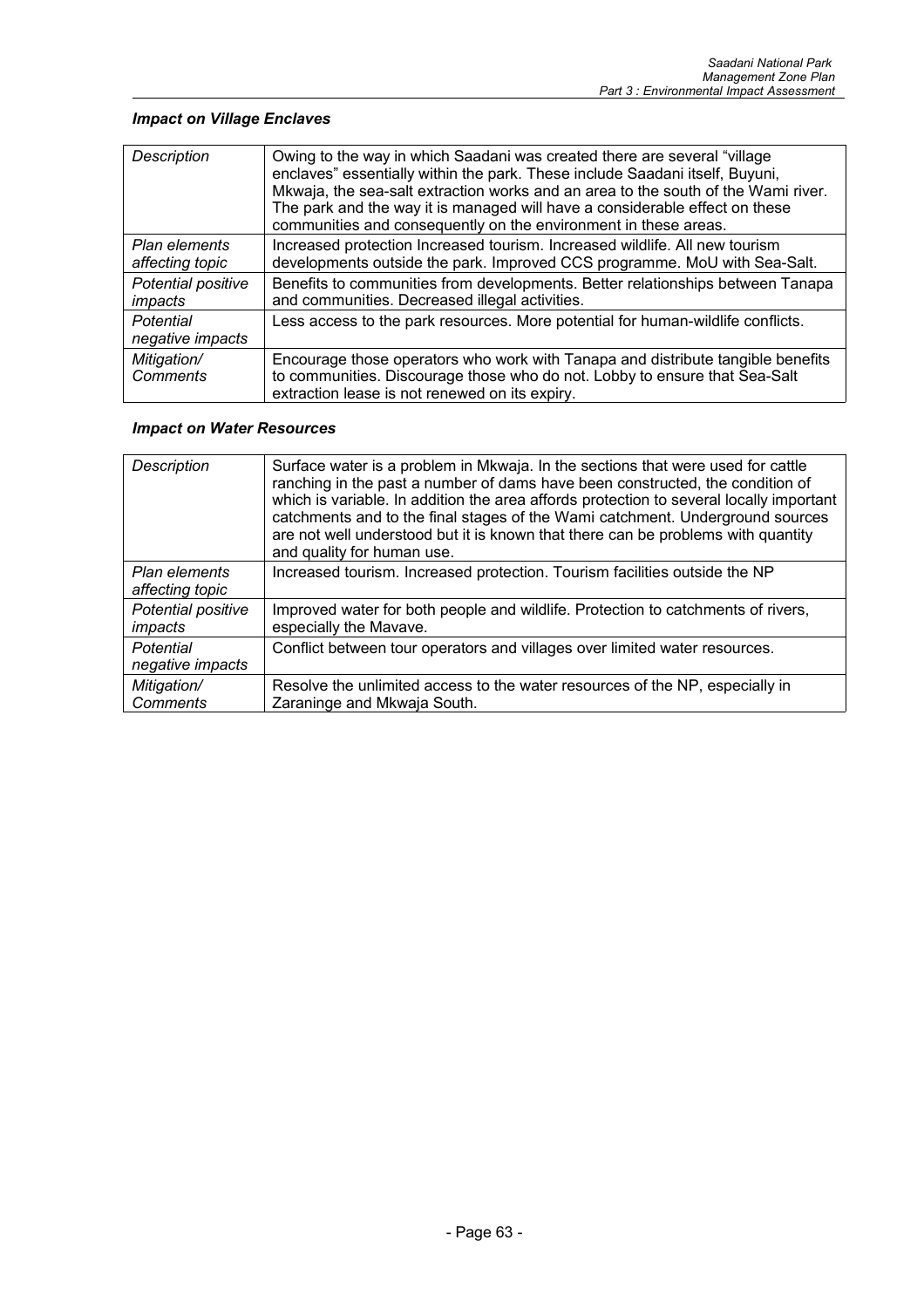#### **11.3 SOCIAL/ECONOMIC IMPACTS**

#### *Impact on Visitor Use and Experience*

| Description                      | Visitor use is expected to increase. In addition, the inclusion of the Wami estuary,<br>the coral reef and Zaraninge forest in the park will greatly enhance the visitor<br>experience. |
|----------------------------------|-----------------------------------------------------------------------------------------------------------------------------------------------------------------------------------------|
| Plan elements<br>affecting topic | Increased protection. Low to medium density tourism encouraged. New facilities to<br>be outside the park. Alterative uses (walking, fly camping) to be encouraged                       |
| Potential positive<br>impacts    | Comfortable and quality game viewing experience, Unusual, interesting and<br>diverse experience offered (reefs to coastal forests)                                                      |
| Potential<br>negative impacts    | Limited access to NP                                                                                                                                                                    |
| Mitigation/<br>Comments          | Work with tour operators to ensure appropriate access to NP resources                                                                                                                   |

#### *Impact on Historical Sites*

| Description                      | The area has a number of historical sites and, although most the known sites are<br>outside the park, the management of the park and its attendant tourism will have<br>an effect on these. |
|----------------------------------|---------------------------------------------------------------------------------------------------------------------------------------------------------------------------------------------|
| Plan elements<br>affecting topic | Increased protection. Increased tourism.                                                                                                                                                    |
| Potential positive<br>impacts    | Protection for sites. Advertisement of sites                                                                                                                                                |
| Potential<br>negative impacts    | Destruction of sites through vandalism and excessive use                                                                                                                                    |
| Mitigation/<br><b>Comments</b>   | Awareness programme for visitors and villagers.                                                                                                                                             |

#### *Impact on Park Revenue*

| <b>Description</b>            | Park revenue is expected to increase as more tourists visit the area. But the<br>establishment of facilities and the maintenance of a large ranger force will<br>significantly affect park budgets. |
|-------------------------------|-----------------------------------------------------------------------------------------------------------------------------------------------------------------------------------------------------|
| Plan elements                 | Increased protection. Roads rehabilitated. Increased staffing and equipment.                                                                                                                        |
| affecting topic               | Increased Tourism. New tourist facilities outside the park.                                                                                                                                         |
| Potential positive            | Increased revenue to Tanapa. Added attractions under Tanapa control (reefs to                                                                                                                       |
| impacts                       | Africa's highest mountain) will attract more visitors.                                                                                                                                              |
| Potential<br>negative impacts | Increased expenditure in the short-term. Tanapa will need to improve park<br>facilities considerably. Decreased revenue to Tanapa as facilities are outside the<br>NP.                              |
| Mitigation/                   | The primary aim of resource protection mitigates any loss of income through                                                                                                                         |
| Comments                      | having tourist facilities outside the NP.                                                                                                                                                           |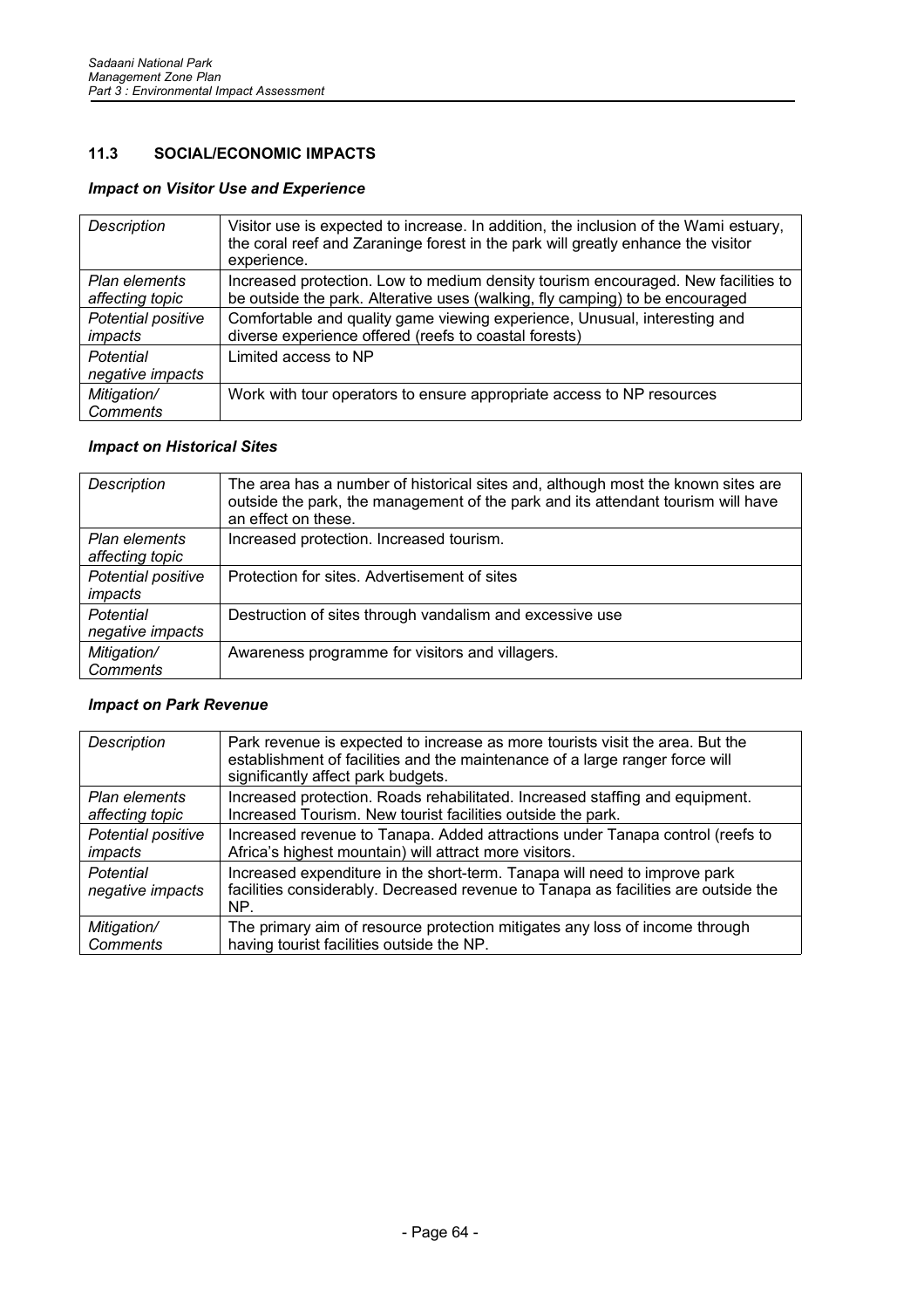### *Impact on Swahili Culture*

| Description                      | Saadani is the centre of the Swahili coast culture and traditional life continues here<br>in many of the villages. Tourism can have considerable negative effects on<br>sensitive local cultures. |
|----------------------------------|---------------------------------------------------------------------------------------------------------------------------------------------------------------------------------------------------|
| Plan elements<br>affecting topic | Increased tourism. All new developments outside the park,                                                                                                                                         |
| Potential positive<br>impacts    | More income and better quality of life.                                                                                                                                                           |
| Potential<br>negative impacts    | Erosion of the old way of life.                                                                                                                                                                   |
| Mitigation/<br><b>Comments</b>   | Education programme for both visitors and communities.                                                                                                                                            |

### *Impact on Local Communities*

| Description                      | The effect on local communities in the area will be substantial, given that the area<br>is a new national park. This category is different to that of "Swahili culture". The<br>effects of establishing a national park are already been felt with village land being<br>sold to potential investors. In additional, this impact topic considers communities<br>away from the coastal zone. |
|----------------------------------|---------------------------------------------------------------------------------------------------------------------------------------------------------------------------------------------------------------------------------------------------------------------------------------------------------------------------------------------------------------------------------------------|
| Plan elements<br>affecting topic | Increased protection. Increased tourism, All new developments outside the park,                                                                                                                                                                                                                                                                                                             |
| Potential positive<br>impacts    | More income and better quality of life.                                                                                                                                                                                                                                                                                                                                                     |
| Potential<br>negative impacts    | Loss of land to investors.                                                                                                                                                                                                                                                                                                                                                                  |
| Mitigation/<br>Comments          | Encourage reputable operators. Education programme to ensure that communities<br>are aware of their rights and also so that they understand the options available to<br>them.                                                                                                                                                                                                               |

#### *Impact on Tourism Industry*

| <b>Description</b>            | The tourism industry in Saadani is in its infancy with only one existing operation.<br>There is considerable interest in the area owing to its proximity to Dar es Salaam<br>and the effective management of the park can only have a beneficial effect on<br>Tanzania's tourist industry. |
|-------------------------------|--------------------------------------------------------------------------------------------------------------------------------------------------------------------------------------------------------------------------------------------------------------------------------------------|
| Plan elements                 | Increased protection. Increased tourism. All new developments outside the park.                                                                                                                                                                                                            |
| affecting topic               | Low to moderate visitor use encouraged. Diversification of activities.                                                                                                                                                                                                                     |
| Potential positive            | Increased incomes. Improved visitor experience. Increased tenure for operations                                                                                                                                                                                                            |
| impacts                       | outside the park                                                                                                                                                                                                                                                                           |
| Potential<br>negative impacts | Villagers "cheated" on land issues.                                                                                                                                                                                                                                                        |
| Mitigation/                   | Liaise with tour operators to ensure harmonious and mutually beneficial                                                                                                                                                                                                                    |
| <b>Comments</b>               | relationships                                                                                                                                                                                                                                                                              |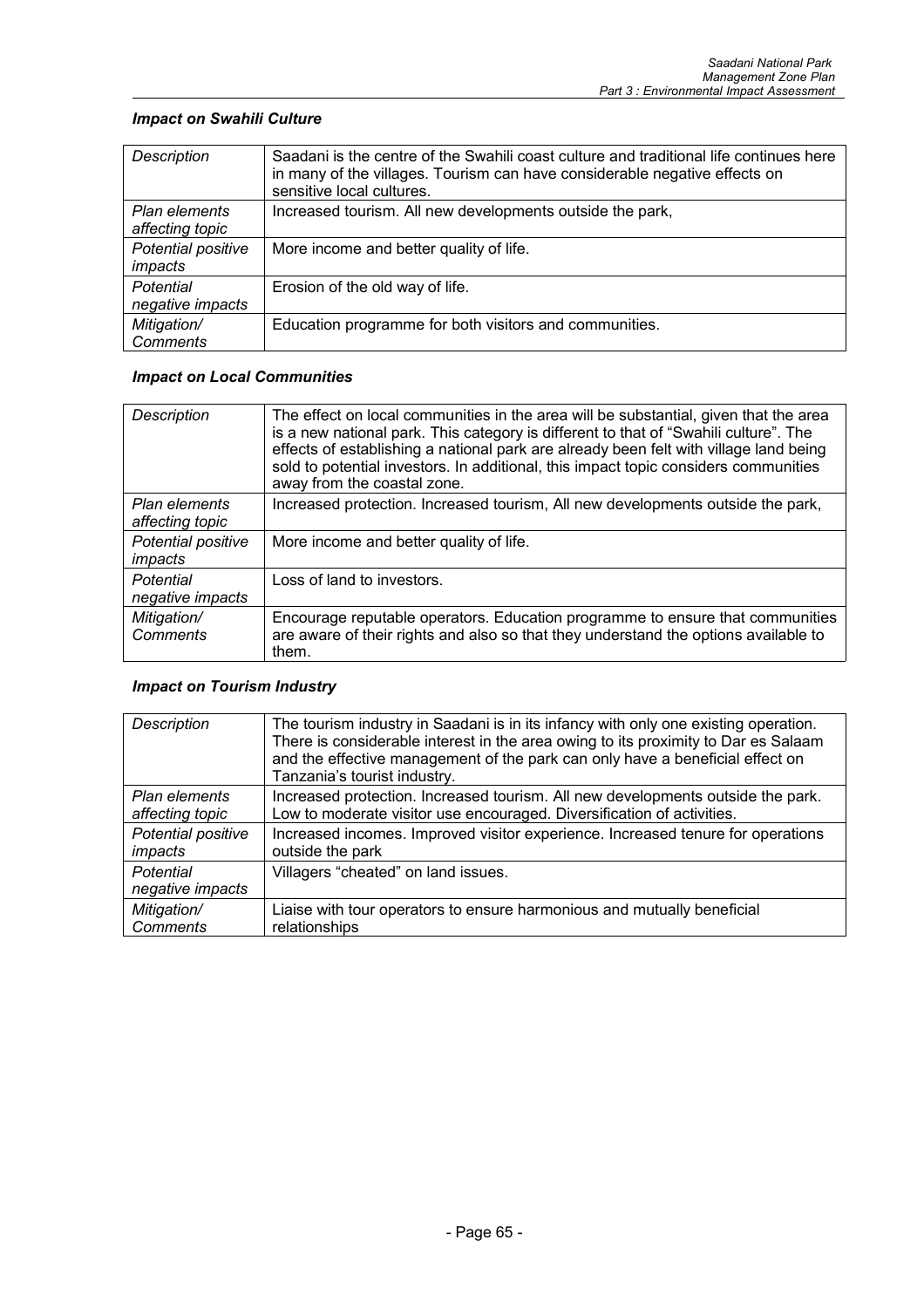### *Impact on Park Operations*

| Description                      | The area is in the process of being transferred from the Wildlife Division to<br>TANAPA. This will have an effect as the two departments have slightly different<br>management regimes. In addition, the Saadani GR was a low priority area and<br>was managed with less than 20 staff. Once TANAPA is operation the number is<br>expected to be over 60. |
|----------------------------------|-----------------------------------------------------------------------------------------------------------------------------------------------------------------------------------------------------------------------------------------------------------------------------------------------------------------------------------------------------------|
| Plan elements<br>affecting topic | Increased protection. Increased tourism                                                                                                                                                                                                                                                                                                                   |
| Potential positive<br>impacts    | Increased incomes to Tanapa                                                                                                                                                                                                                                                                                                                               |
| Potential<br>negative impacts    | Increased expenditure to rehabilitate the park. Increased management cost to<br>regulate visitor activities.                                                                                                                                                                                                                                              |
| Mitigation/<br><b>Comments</b>   | Ensure that the area is legally gazetted as a NP as soon as possible.                                                                                                                                                                                                                                                                                     |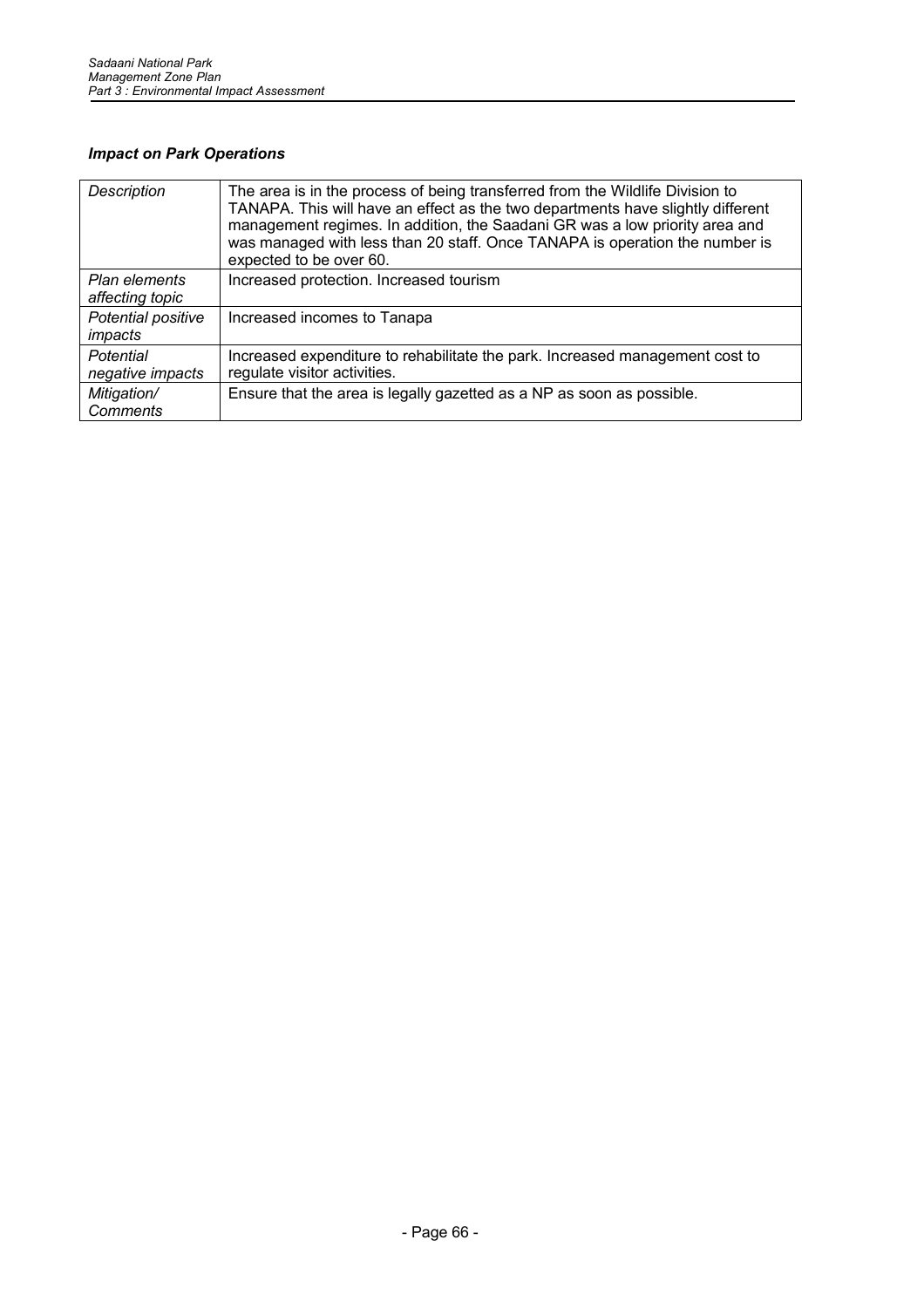#### **REFERENCES**

Baldus, R. D. (1999) Where Wildlife Meets the Indian Ocean. Talking About Nature. Dar Es Salaam Guide, No 15. Dar Es Salaam. Tanzania

Baldus, R. D. (2001) Where the Bush Meets the Beach – Saadani Game Reserve Through the Eyes of an Artist. Dar Es Salaam Guide, No 23. Dar Es Salaam. Tanzania

Baldus, R.D., Broska, D. and Roettcher, K. (2002). Saadani: An Introduction to Tanzania's Future 13th National Park. Tanzania Wildlife Discussion Paper No. 30. (Eds. L. Siege and R.D. Baldus). Dar Es Salaam.

Bloesch, U. and Kloetzli, F. 2002. The vegetation of the Saadani National Park and possible conservation and management strategies. Tanzania Wildlife Discussion Paper 33 (Eds. L. Siege and R.D. Baldus). Dar es Salaam.

Booth, V.R. 2000. Options for the future status and use of the Mkwaja/Saadani ecosystem. Report to GTZ.

Burgess, N. (2000) The Biological Importance of Tanzania: Endemic Bird Areas. Miombo. Wildlife Conservation Society Tanzania. Dar Es Salaam. Tanzania

Forestry and Beekeeping Division (1991) Mangrove Management Plan of Bagamoyo District. Management Plan for the Mangrove Ecosystem of Mainland Tanzania. Vol 3. NORAD. Ministry of Tourism, Natural Resources and Environment. Dar Es Salaam. Tanzania

Fox, B. (No Year) Mkwaja Ranch Green Turtle Conservation Project. Mimeo

Game sub-Division (1969) Annual Report of the Game sub-Division United Republic of Tanzania. National Printing Co. Ltd. Dar es Salaam. Tanzania

Glassman, J. (1994) Feasts and Riot. Revelry, Rebellion, and Popular Consciousness on the Swahili Coast, 1856 – 1888. Social History of Africa Series. Heinemann, Portsmouth, NH. James Curry, London. UK. E.A.E.P. Nairobi. Kenya. Mkuki na Nyota. Dar es Salaam. Tanzania

Hofmann, R. R.; Pitra, Ch. & Lieckfieldt, D. (1999) Phylogenetische Differenzierung von Subpopulationen der Rappenantilope (Hippotragus Niger) in Ostafrika. With an English Foreword / Summary. SCP Discussion Paper No 25. (Eds. L. Siege and R.D. Baldus). Dar Es Salaam. Tanzania

Howell, K. M. (1994) In: WWF (1998) Marine Turtles: Balancing Nature in the Deep. Spotlight on Endangered Species. Kakakuona / Tanzania Wildlife. Jul – Sep 1998

Hussein, B. (1999) Saadani Game Reserve. The History of the Establishment of Saadani Game Reserve, Mimeo, Saadani Conservation and Development Programme. Dar Es Salaam. Tanzania

Iliffe, J. (1979) A Modern History of Tanganyika. Cambridge. UK

IUCN / SSC Turtle Specialist Group (1995) In: WWF (1998) Marine Turtles: Balancing Nature in the Deep. Spotlight on Endangered Species. Kakakuona / Tanzania Wildlife. Jul – Sep 1998

Martin, D. (2000) Ngorongoro, Tanzania. Land, People, History. Ngorongoro Conservation Area Authority and African Publishing Group (International), Harare. Zimbabwe

Martin, D. *et al.* (2002) Saadani and Bagamoyo Guide Book. Tanzania National Parks and African Publishing Group (International), Harare. Zimbabwe

Meylan, A. B. & Meylan, P. A. (1999) Introduction to the Evolution, Life History, and Biology of Sea Turtles. In: Eckert, K. L.; Bjorndal, K. A.; Abreu-Grobois, F. A. & Donnelly, M. (eds) (1999) Research and Management Techniques for the Conservation of Sea Turtles. IUCN/SSC Marine Turtle Specialist Group. Publication No 4. Washington. USA

Milevski, A. V. (1993) The Saadani Ecosystem: A Preliminary Ecological Study and Project Proposal. Department of Zoology, Field Museum of Natural History. Chicago. USA